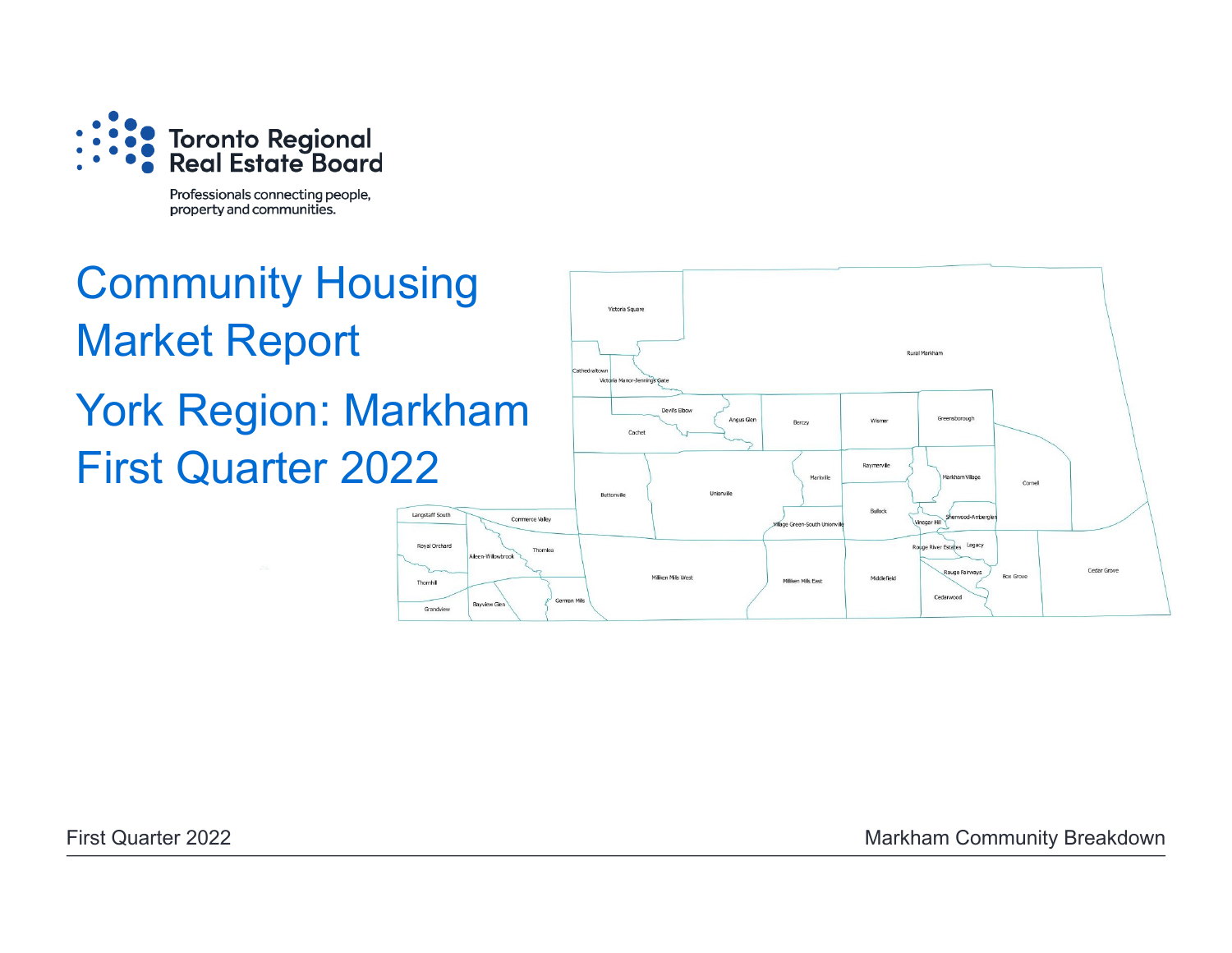# SUMMARY OF EXISTING HOME TRANSACTIONS MARKHAM COMMUNITY BREAKDOWN

| <b>Community</b>                | <b>Sales</b>     | <b>Dollar Volume</b> | <b>Average Price</b> | <b>Median Price</b> | <b>New Listings</b> | <b>Active Listings</b>  | Avg. SP/LP                      | Avg. DOM       |
|---------------------------------|------------------|----------------------|----------------------|---------------------|---------------------|-------------------------|---------------------------------|----------------|
| Aileen-Willowbrook              | 47               | \$57,947,887         | \$1,232,934          | \$1,010,000         | 76                  | 14                      | 116%                            | 8              |
| Angus Glen                      | 19               | \$38,467,688         | \$2,024,615          | \$1,780,000         | 28                  | 9                       | 108%                            | 16             |
| Bayview Fairway-Bayview Country | 12               | \$21,970,800         | \$1,830,900          | \$1,795,000         | 18                  | $\overline{4}$          | 116%                            | $\overline{7}$ |
| <b>Bayview Glen</b>             | 10               | \$27,869,888         | \$2,786,989          | \$2,471,944         | 19                  | 6                       | 103%                            | 81             |
| Berczy                          | 61               | \$104,101,000        | \$1,706,574          | \$1,630,000         | 118                 | 32                      | 116%                            | 8              |
| <b>Box Grove</b>                | 19               | \$31,151,086         | \$1,639,531          | \$1,665,000         | 42                  | 17                      | 114%                            | $\overline{7}$ |
| <b>Bullock</b>                  | 20               | \$37,080,488         | \$1,854,024          | \$1,695,000         | 39                  | 10                      | 114%                            | 6              |
| <b>Buttonville</b>              | 10               | \$20,216,800         | \$2,021,680          | \$1,941,500         | 19                  | 3                       | 111%                            | 17             |
| Cachet                          | 18               | \$39,154,188         | \$2,175,233          | \$2,327,500         | 34                  | 11                      | 115%                            | $\overline{7}$ |
| Cathedraltown                   | 14               | \$20,542,813         | \$1,467,344          | \$1,465,000         | 24                  | $\overline{4}$          | 116%                            | 10             |
| <b>Cedar Grove</b>              | $\mathbf 0$      |                      |                      |                     | $\mathbf{1}$        | $\mathbf{1}$            |                                 |                |
| Cedarwood                       | 21               | \$27,621,300         | \$1,315,300          | \$1,402,000         | 39                  | 11                      | 123%                            | 6              |
| <b>Commerce Valley</b>          | 44               | \$37,595,288         | \$854,438            | \$769,400           | 66                  | 11                      | 119%                            | $\overline{7}$ |
| Cornell                         | 81               | \$106,869,264        | \$1,319,374          | \$1,330,000         | 195                 | 54                      | 122%                            | $\overline{7}$ |
| Devil's Elbow                   | $\boldsymbol{9}$ | \$44,349,000         | \$4,927,667          | \$4,250,000         | 9                   | $\overline{2}$          | 98%                             | 27             |
| German Mills                    | 11               | \$13,678,000         | \$1,243,455          | \$1,215,000         | 23                  | 8                       | 116%                            | 6              |
| Grandview                       | 16               | \$22,076,800         | \$1,379,800          | \$905,000           | 37                  | 12                      | 105%                            | 8              |
| Greensborough                   | 55               | \$79,615,699         | \$1,447,558          | \$1,430,000         | 106                 | 22                      | 126%                            | 6              |
| Langstaff South                 | $\pmb{0}$        | $\sim$               |                      |                     | $\mathbf 0$         | $\pmb{0}$               | $\hspace{0.1mm}-\hspace{0.1mm}$ |                |
| Legacy                          | $\overline{2}$   |                      | \$0                  |                     | 9                   | $\overline{\mathbf{4}}$ | 0%                              | 10             |
| Markham Village                 | 26               | \$40,643,388         | \$1,563,207          | \$1,580,000         | 46                  | 9                       | 118%                            | $6\phantom{1}$ |
| Markville                       | 19               | \$27,442,270         | \$1,444,330          | \$1,200,000         | 33                  | 9                       | 108%                            | 15             |
| Middlefield                     | 41               | \$62,729,410         | \$1,529,986          | \$1,501,000         | 84                  | 18                      | 120%                            | $\overline{7}$ |
| Milliken Mills East             | 39               | \$57,119,172         | \$1,464,594          | \$1,445,000         | 76                  | 28                      | 116%                            | 9              |
| <b>Milliken Mills West</b>      | 12               | \$19,381,000         | \$1,615,083          | \$1,712,500         | 32                  | $10$                    | 120%                            | $\overline{7}$ |
| Old Markham Village             | 13               | \$17,042,664         | \$1,310,974          | \$1,020,000         | 22                  | 4                       | 99%                             | 15             |
| Raymerville                     | 24               | \$38,909,568         | \$1,621,232          | \$1,650,000         | 47                  | 9                       | 117%                            | $6\phantom{1}$ |
| Rouge Fairways                  | 5                | \$9,258,000          | \$1,851,600          | \$1,808,000         | 17                  | 4                       | 117%                            | $\mathbf{3}$   |
| Rouge River Estates             | $\overline{4}$   | \$6,627,000          | \$1,656,750          | \$1,618,500         | $5\phantom{.0}$     | $\mathbf{1}$            | 107%                            | 12             |
| Royal Orchard                   | 37               | \$50,063,800         | \$1,353,076          | \$1,580,000         | 66                  | 18                      | 118%                            | 8              |
| Rural Markham                   | $\overline{2}$   |                      | \$0                  |                     | $\mathbf{3}$        | $\sqrt{3}$              | 0%                              | 87             |
| Sherwood-Amberglen              | 11               | \$17,994,988         | \$1,635,908          | \$1,779,100         | 17                  | 2                       | 116%                            | 6              |
| Thornhill                       | 52               | \$61,730,239         | \$1,187,120          | \$884,400           | 86                  | 24                      | 112%                            | 8              |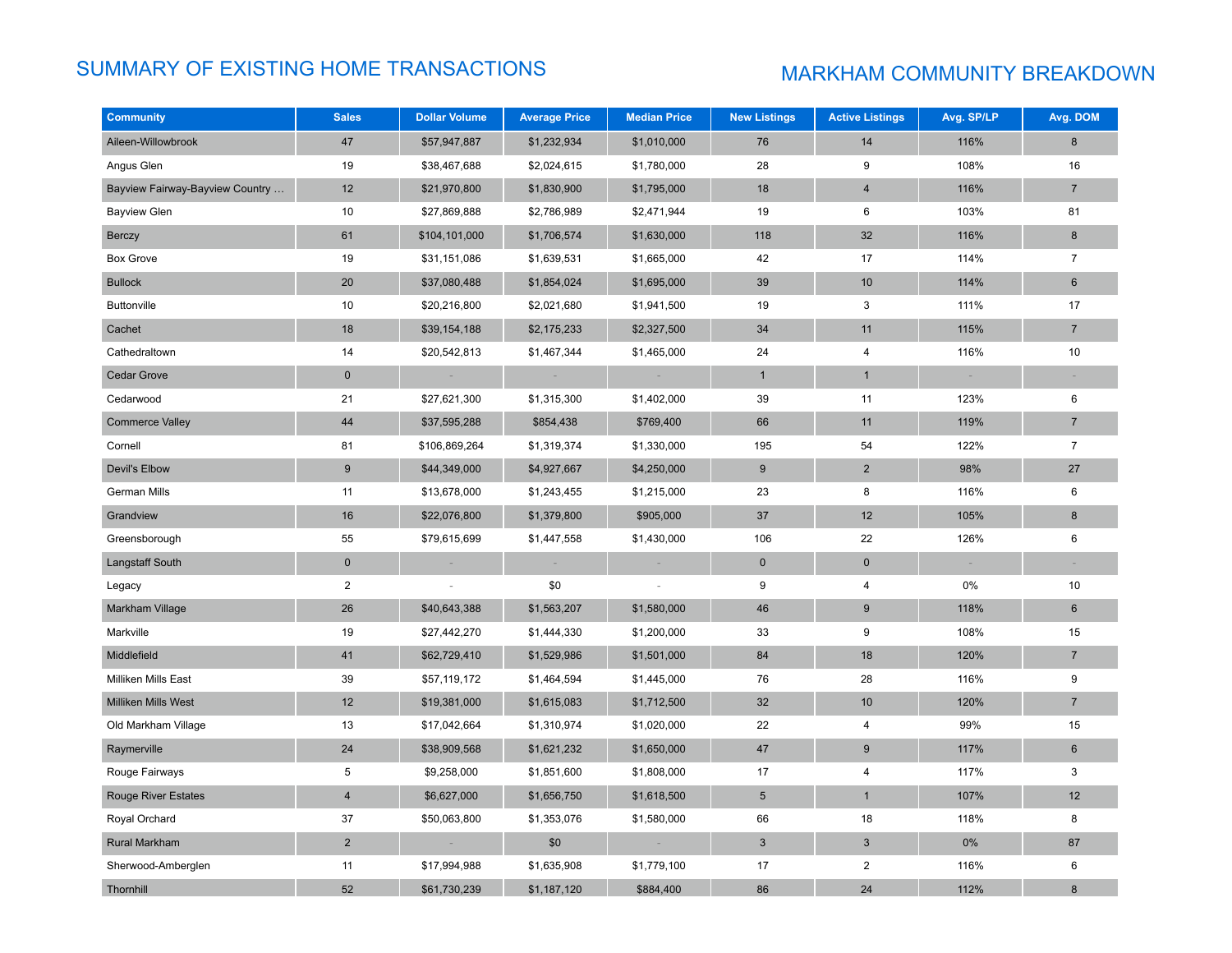| Thornlea                       |     | \$17,737,923  | \$2,217,240 | \$2,103,900 | 12  |              | 125% |    |
|--------------------------------|-----|---------------|-------------|-------------|-----|--------------|------|----|
| Unionville                     | 190 | \$245,725,801 | \$1,293,294 | \$992,500   | 342 | 90           | 117% | 9  |
| Victoria Manor-Jennings Gate   | 9   | \$18,378,000  | \$2,042,000 | \$1,783,000 | 11  | 2            | 119% | 11 |
| Victoria Square                | 21  | \$40,184,000  | \$1,913,524 | \$1,700,000 | 39  | 10           | 111% | 6  |
| Village Green-South Unionville | 17  | \$29,433,464  | \$1,731,380 | \$1,444,000 | 30  | 14           | 120% | 8  |
| Vinegar Hill                   |     | \$5,634,000   | \$1,126,800 | \$1,128,000 | 6   | $\mathbf{0}$ | 121% |    |
| Wismer                         | 61  | \$83,977,682  | \$1,376,683 | \$1,437,500 | 128 | 34           | 118% |    |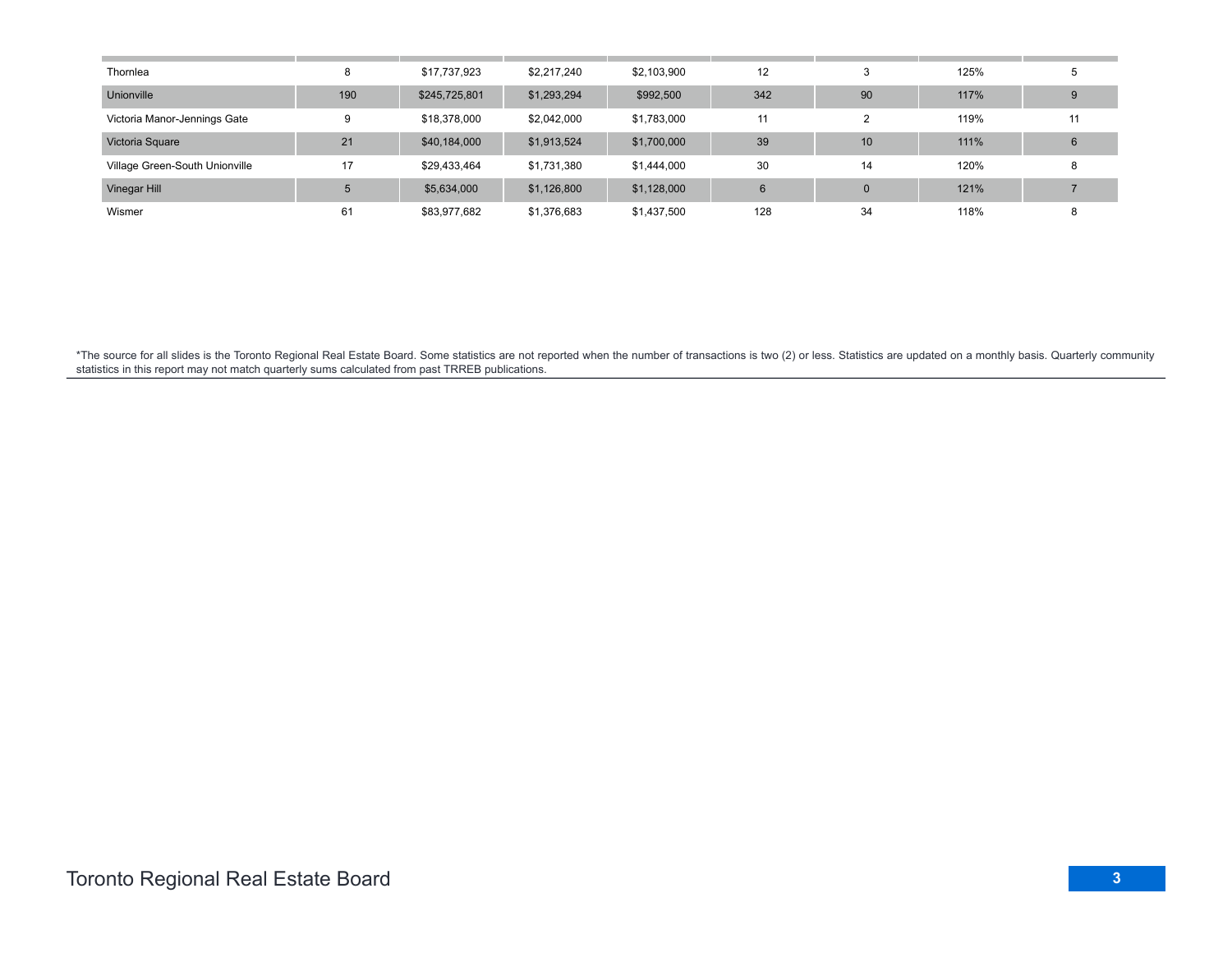



Average Days on Market\*





Average/Median Selling Price (,000s)\*



\*The source for all slides is the Toronto Regional Real Estate Board. Some statistics are not reported when the number of transactions is two (2) or less. Statistics are updated on a monthly basis. Quarterly community statistics in this report may not match quarterly sums calculated from past TRREB publications.

# Toronto Regional Real Estate Board **4**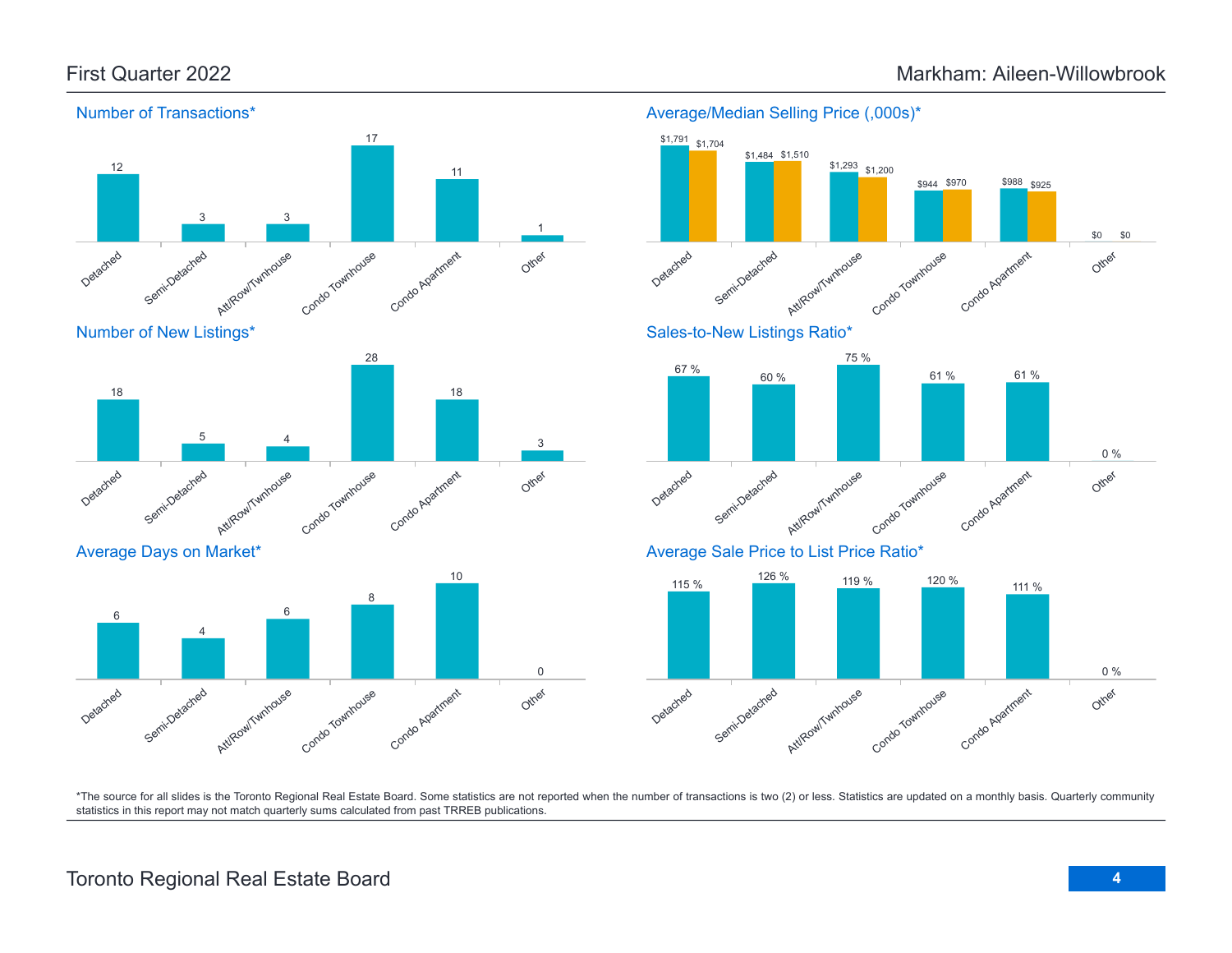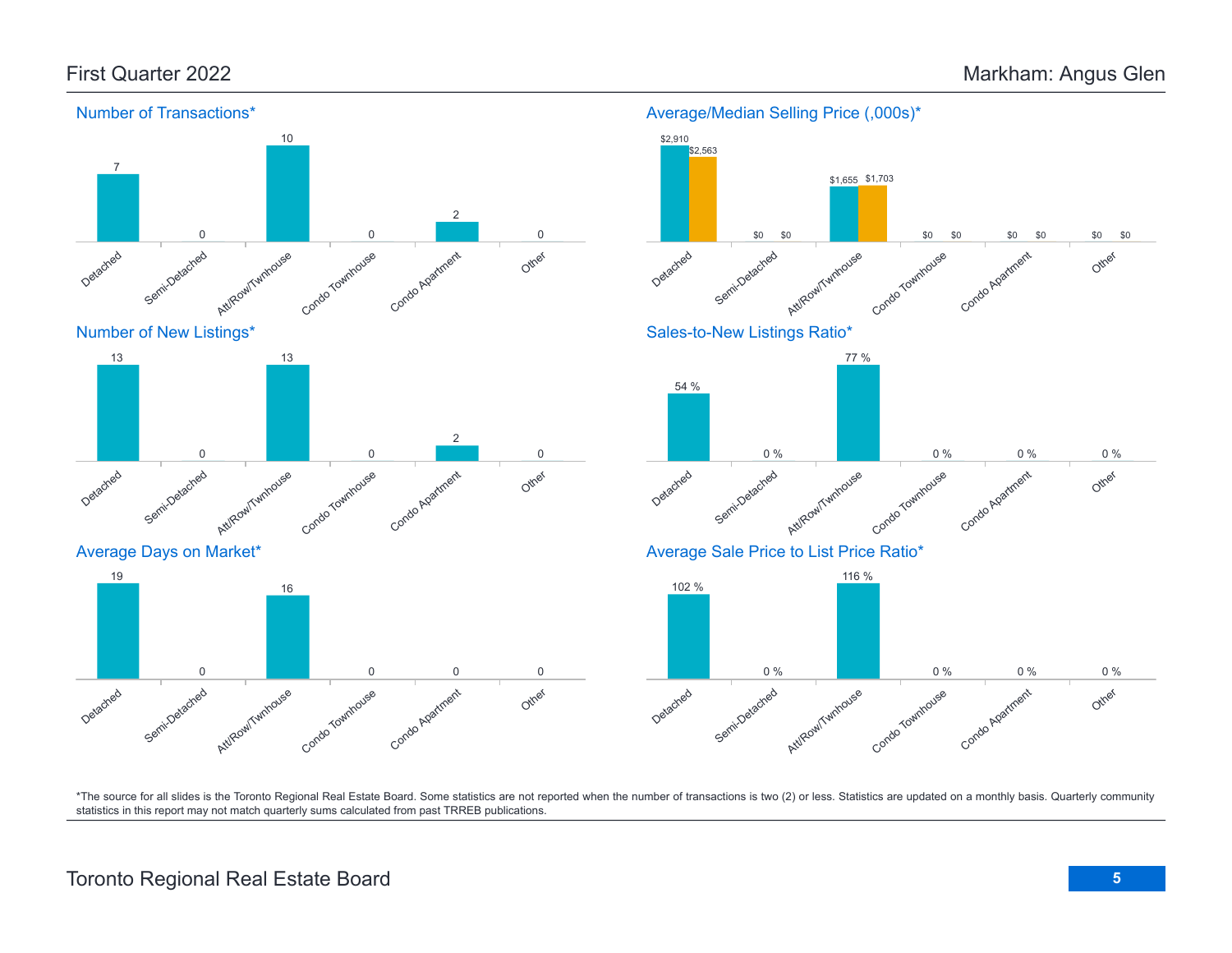

Toronto Regional Real Estate Board **6**

# First Quarter 2022 **Markham: Bayview Fairway-Bayview Country Club Estates**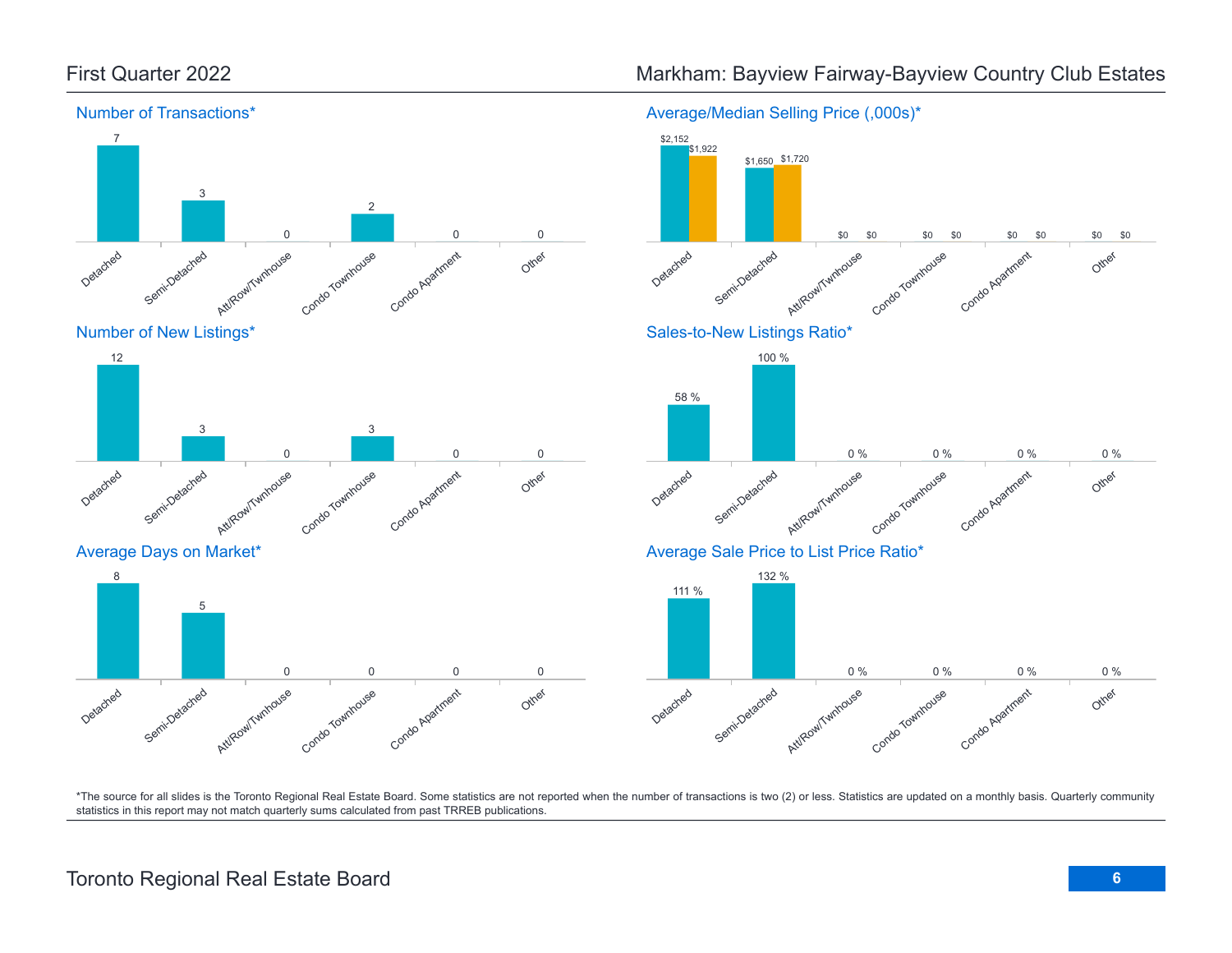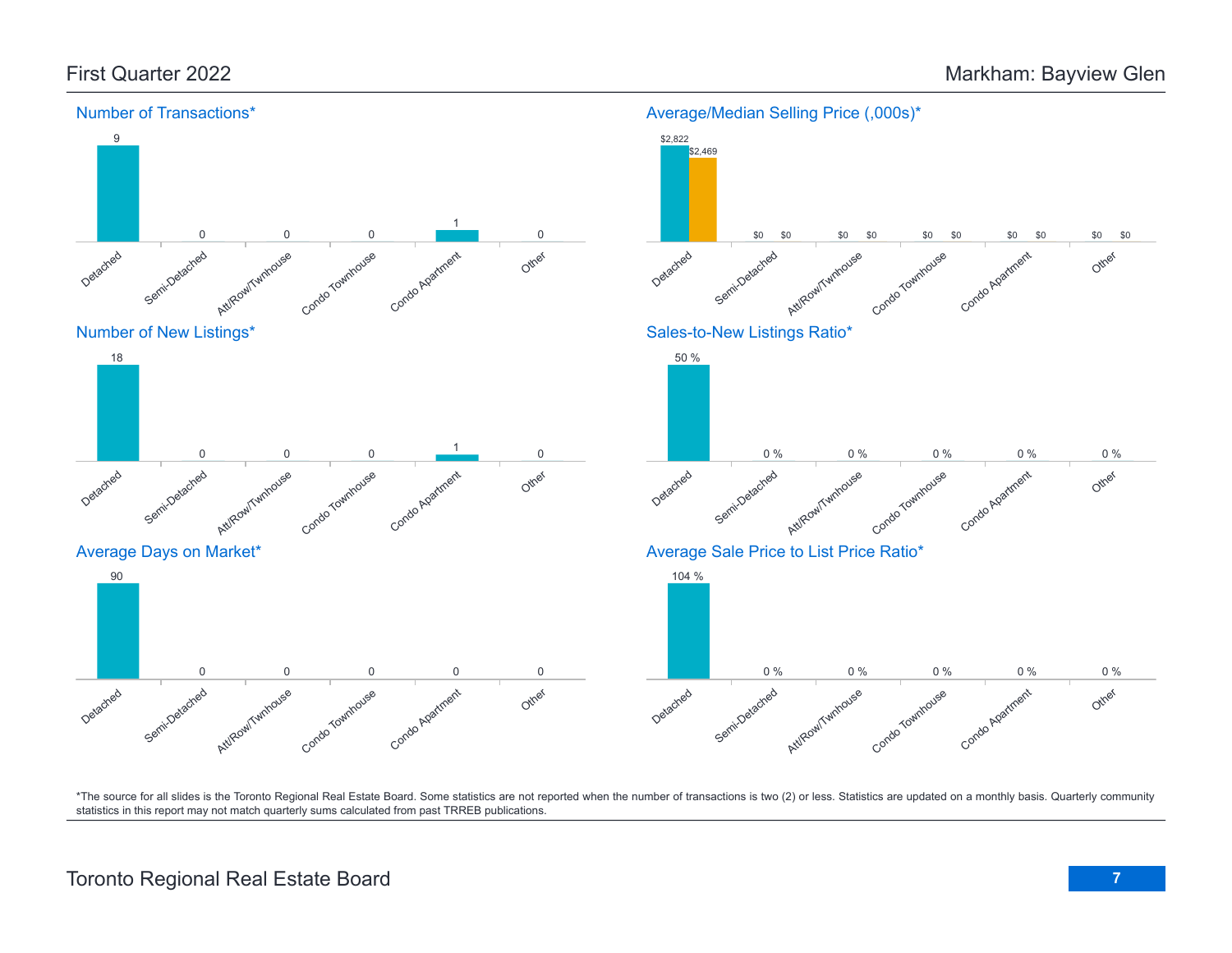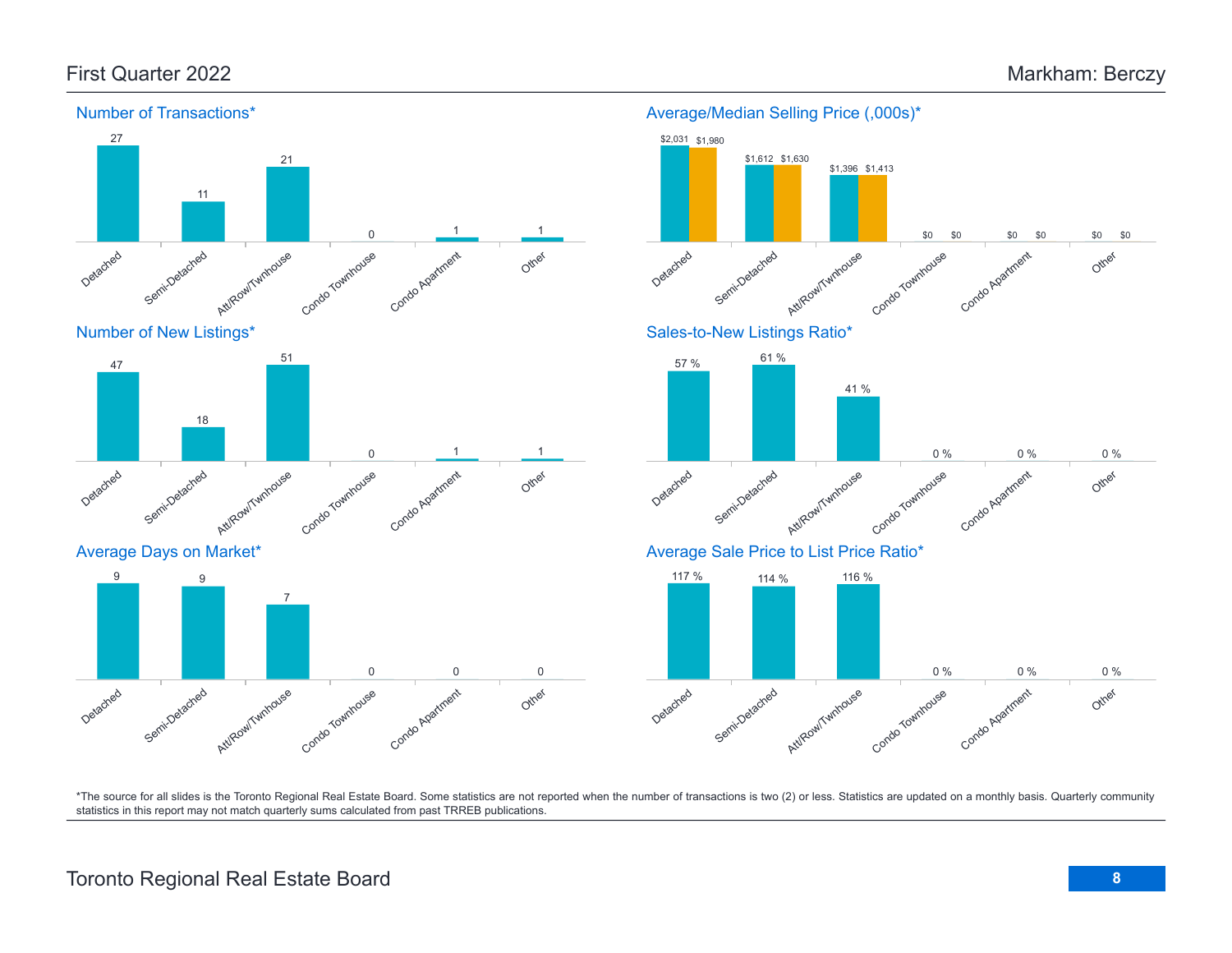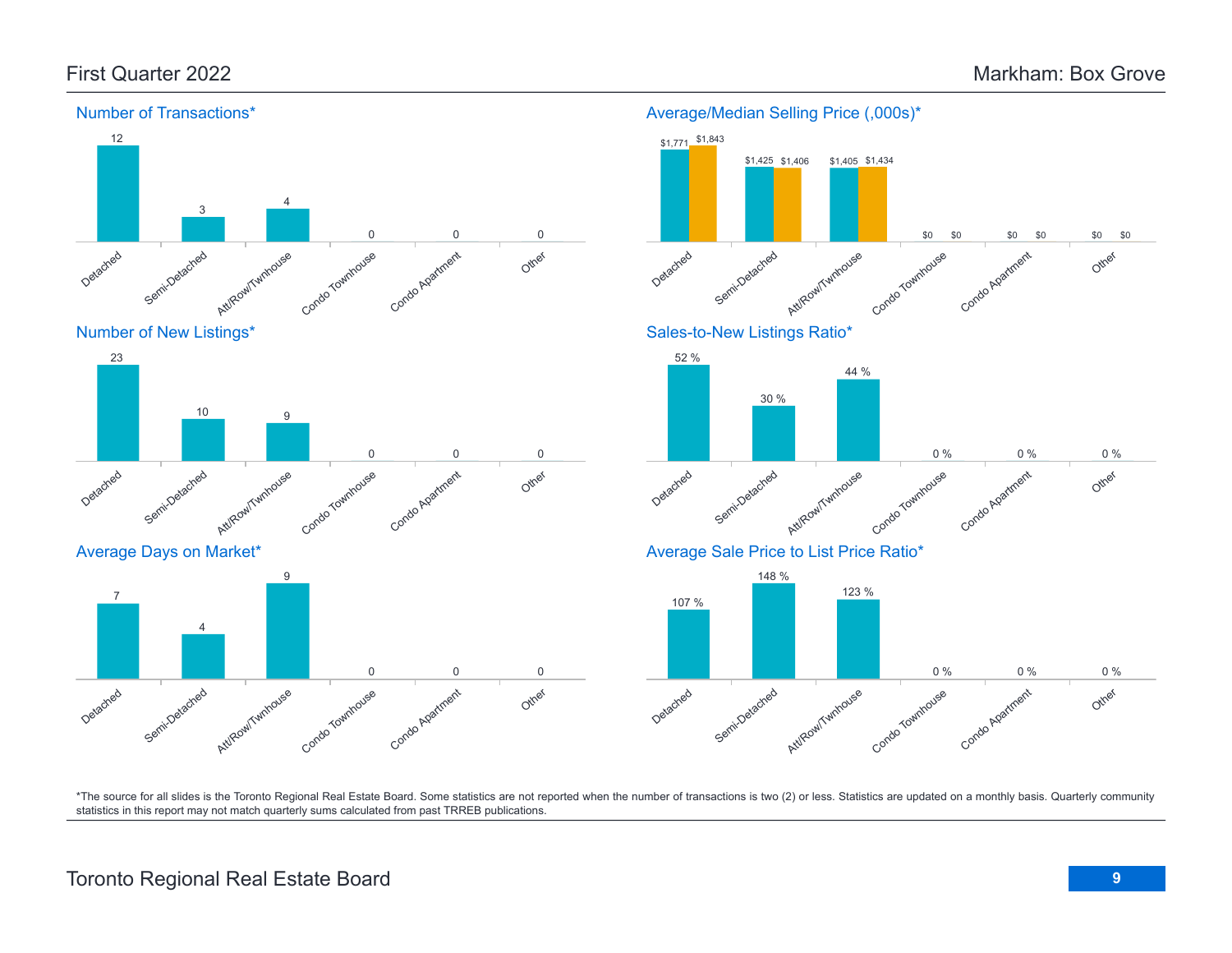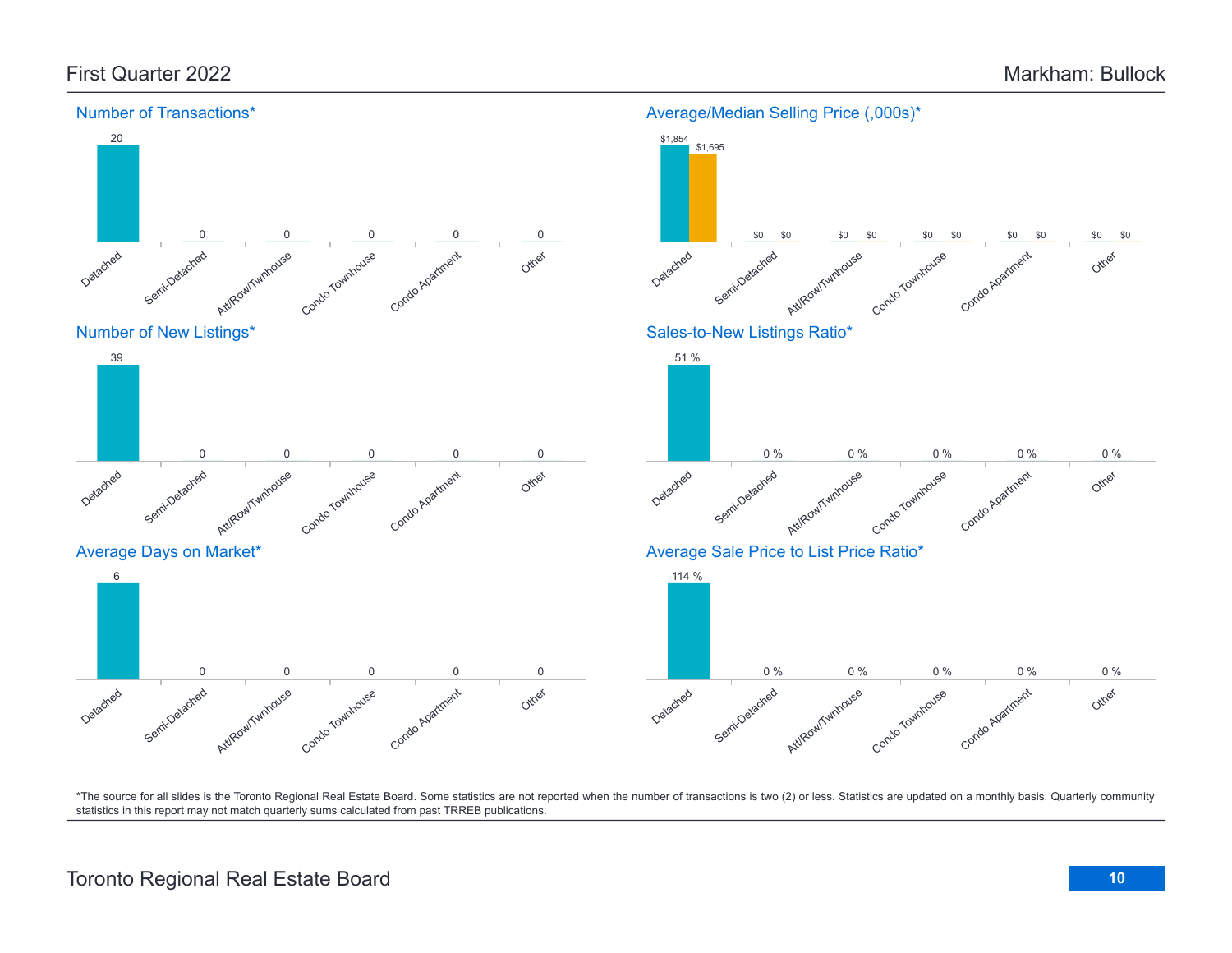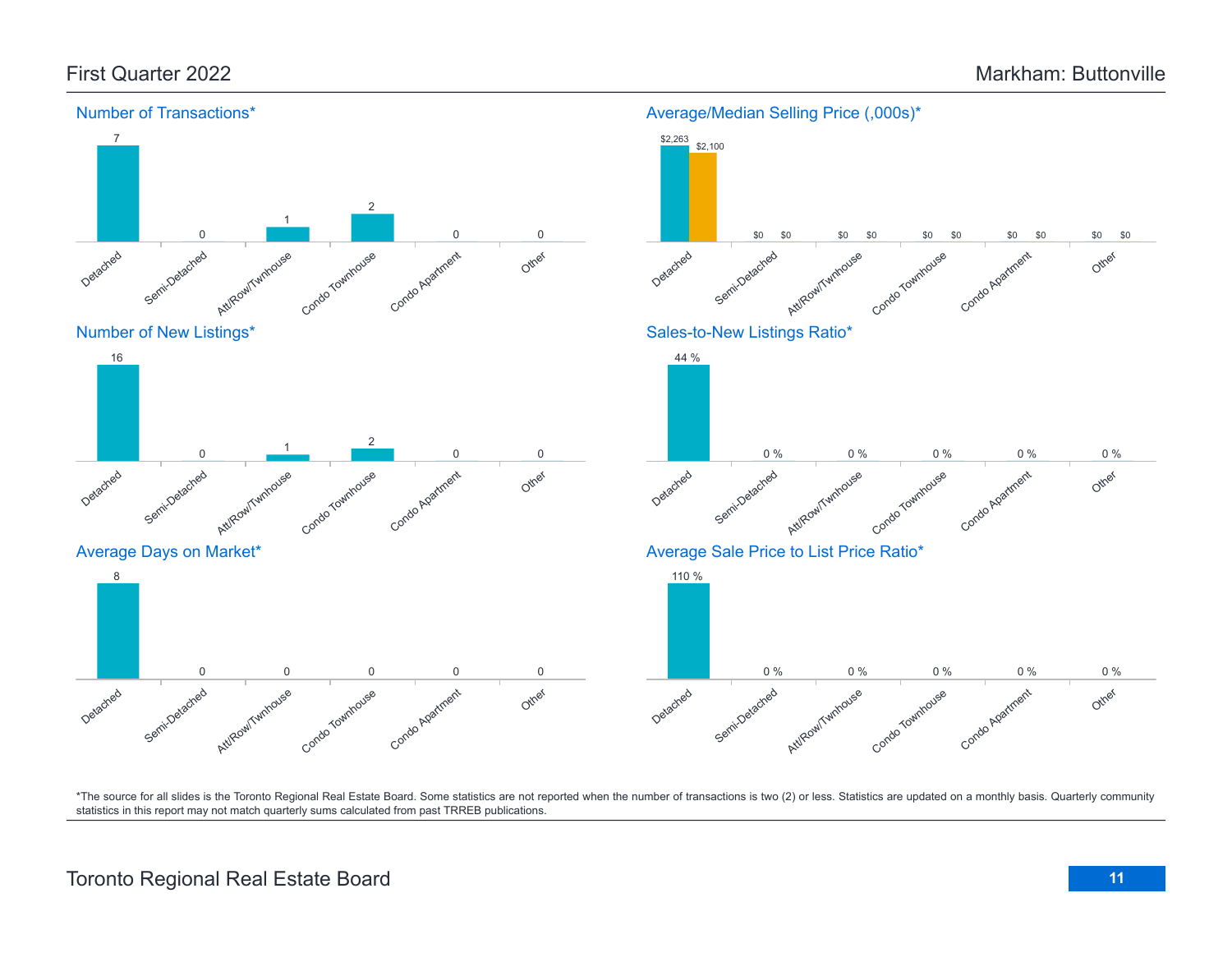

# Toronto Regional Real Estate Board **12**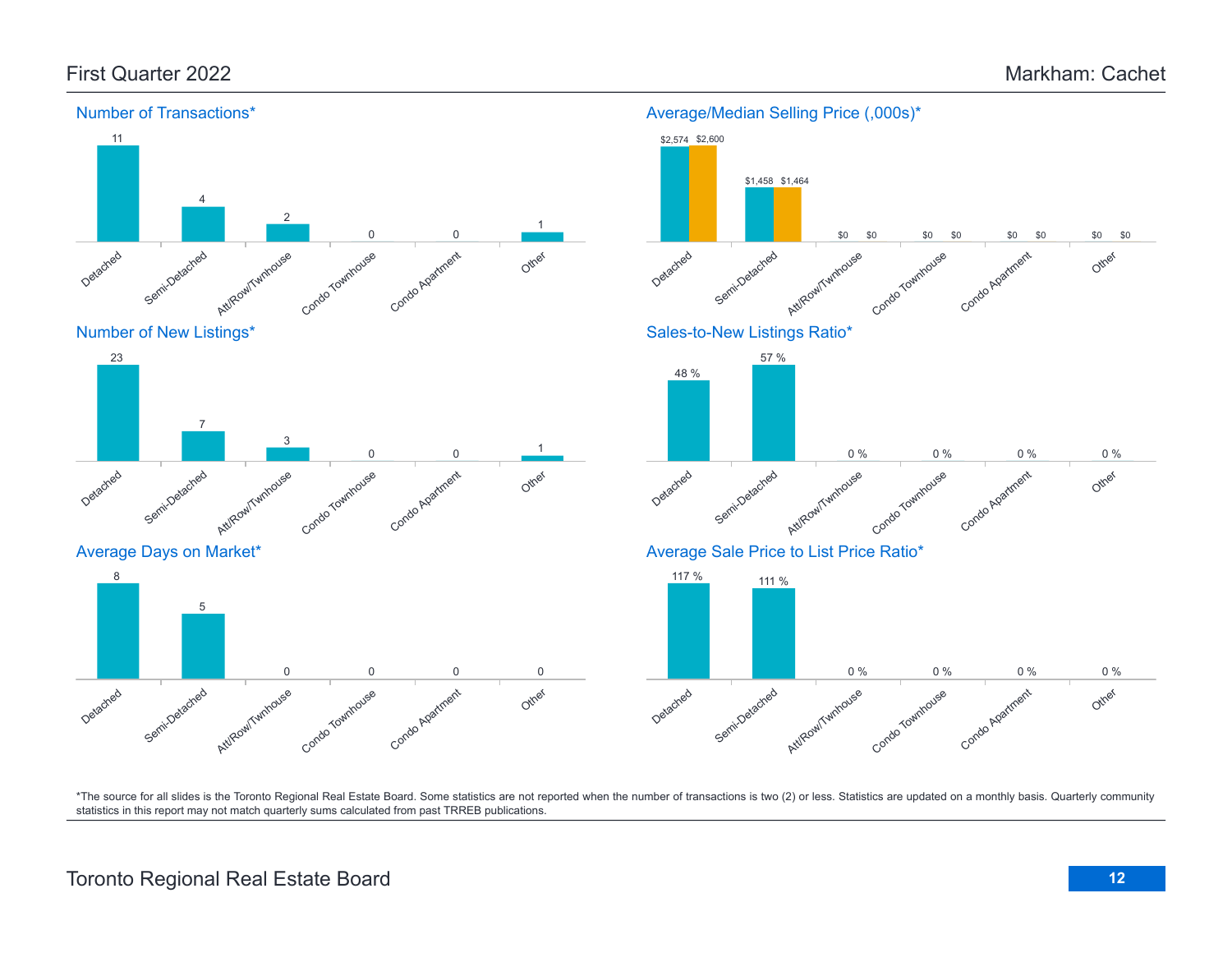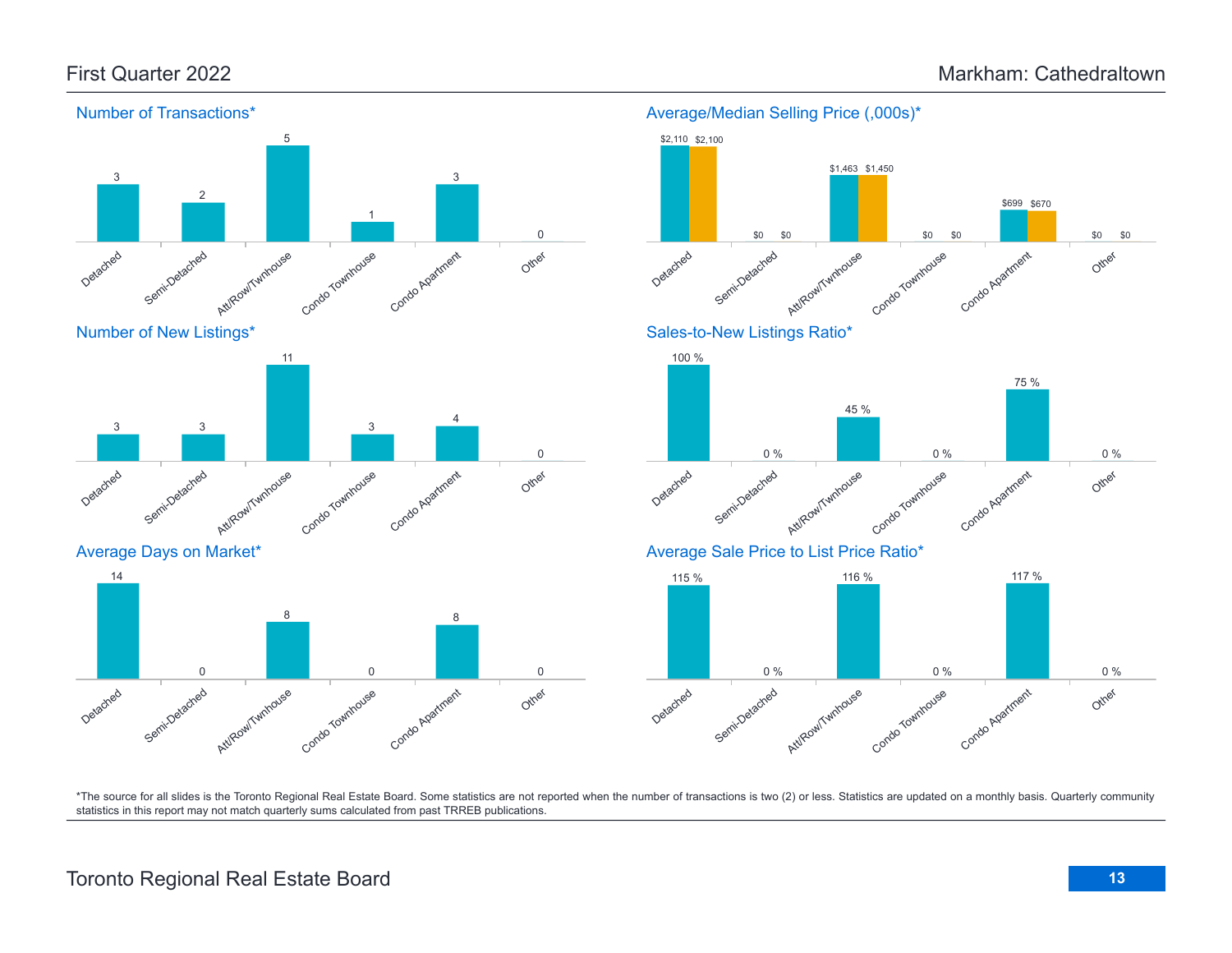#### Number of Transactions\*

Average/Median Selling Price (,000s)\*

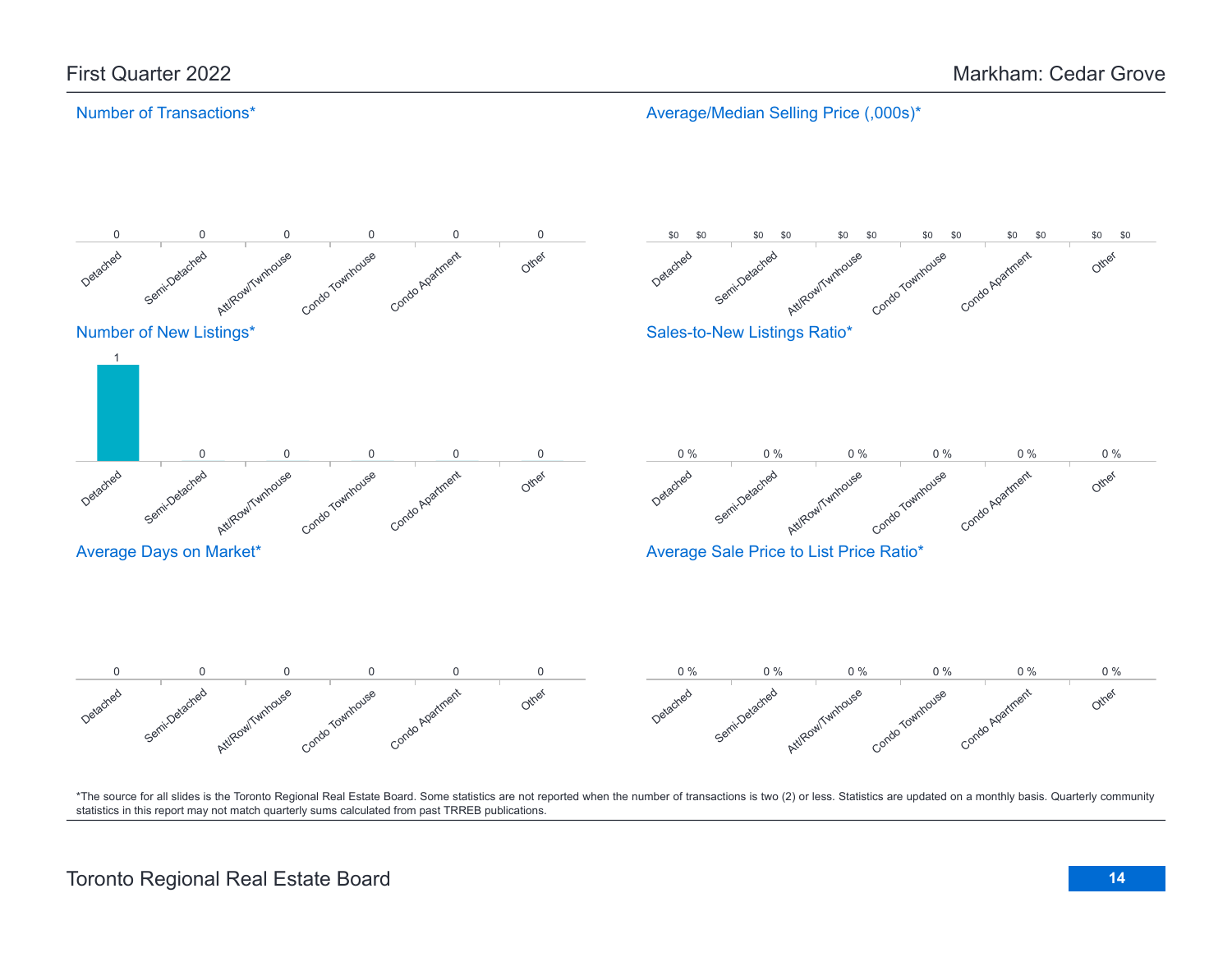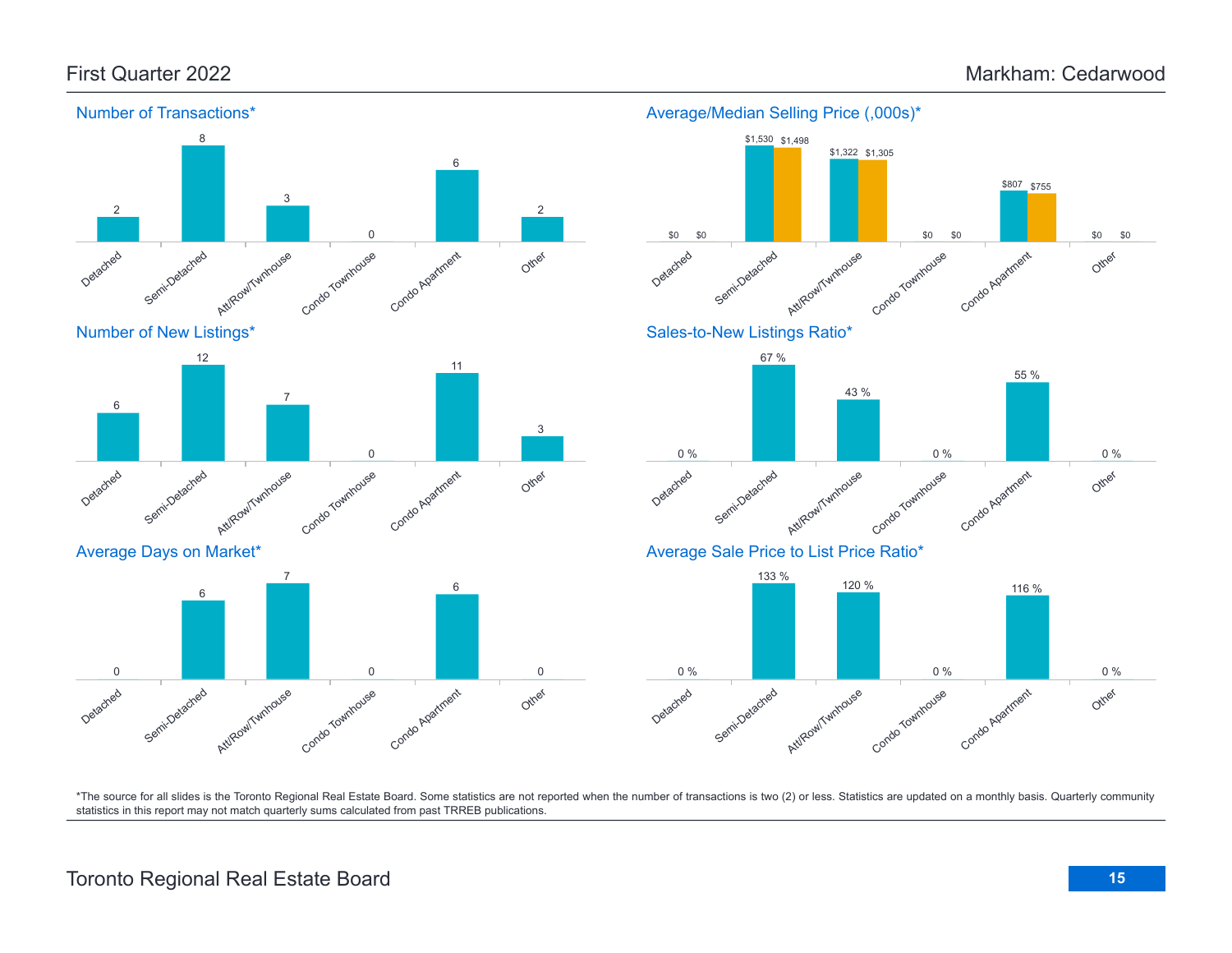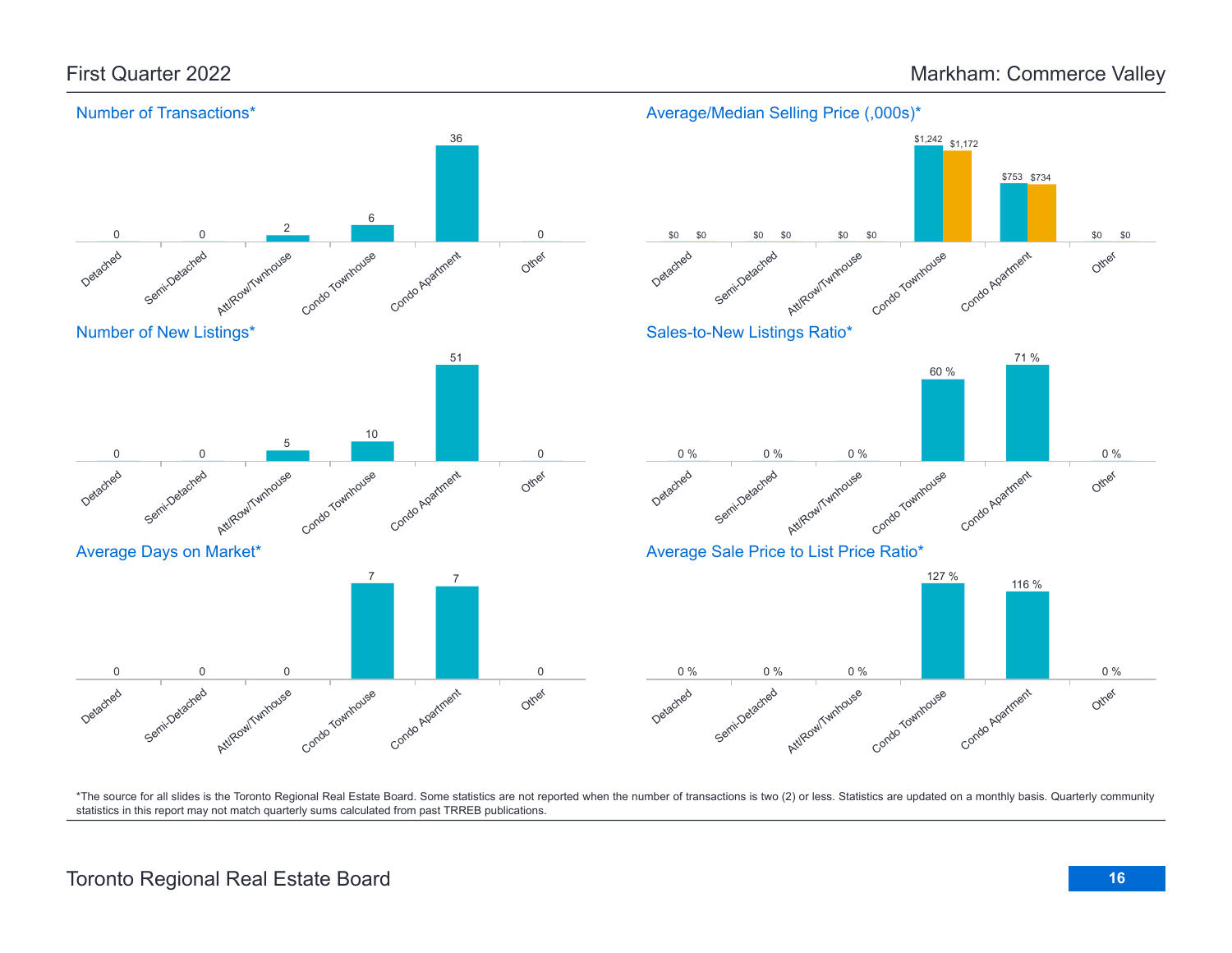

Number of New Listings\*



Average Days on Market\*



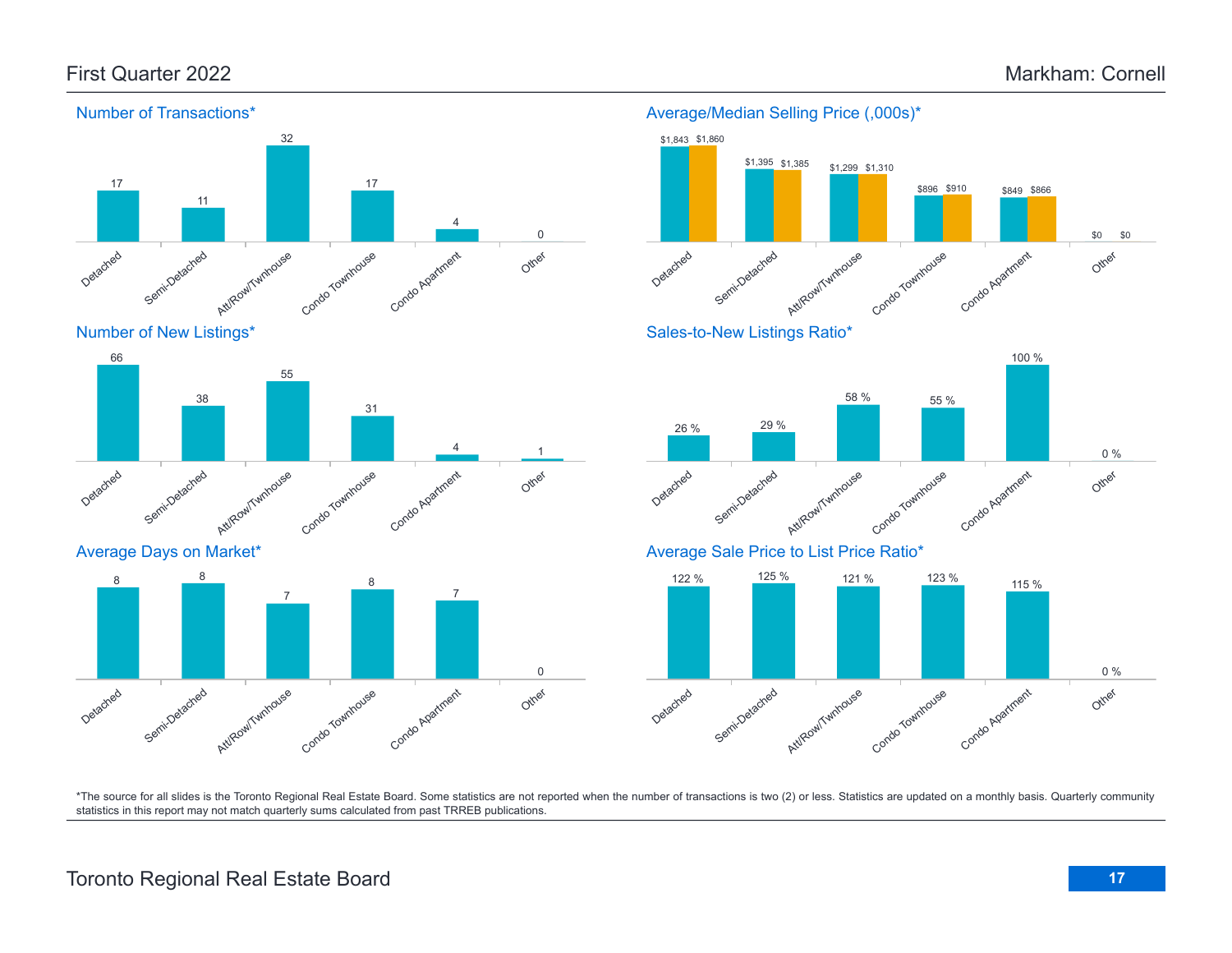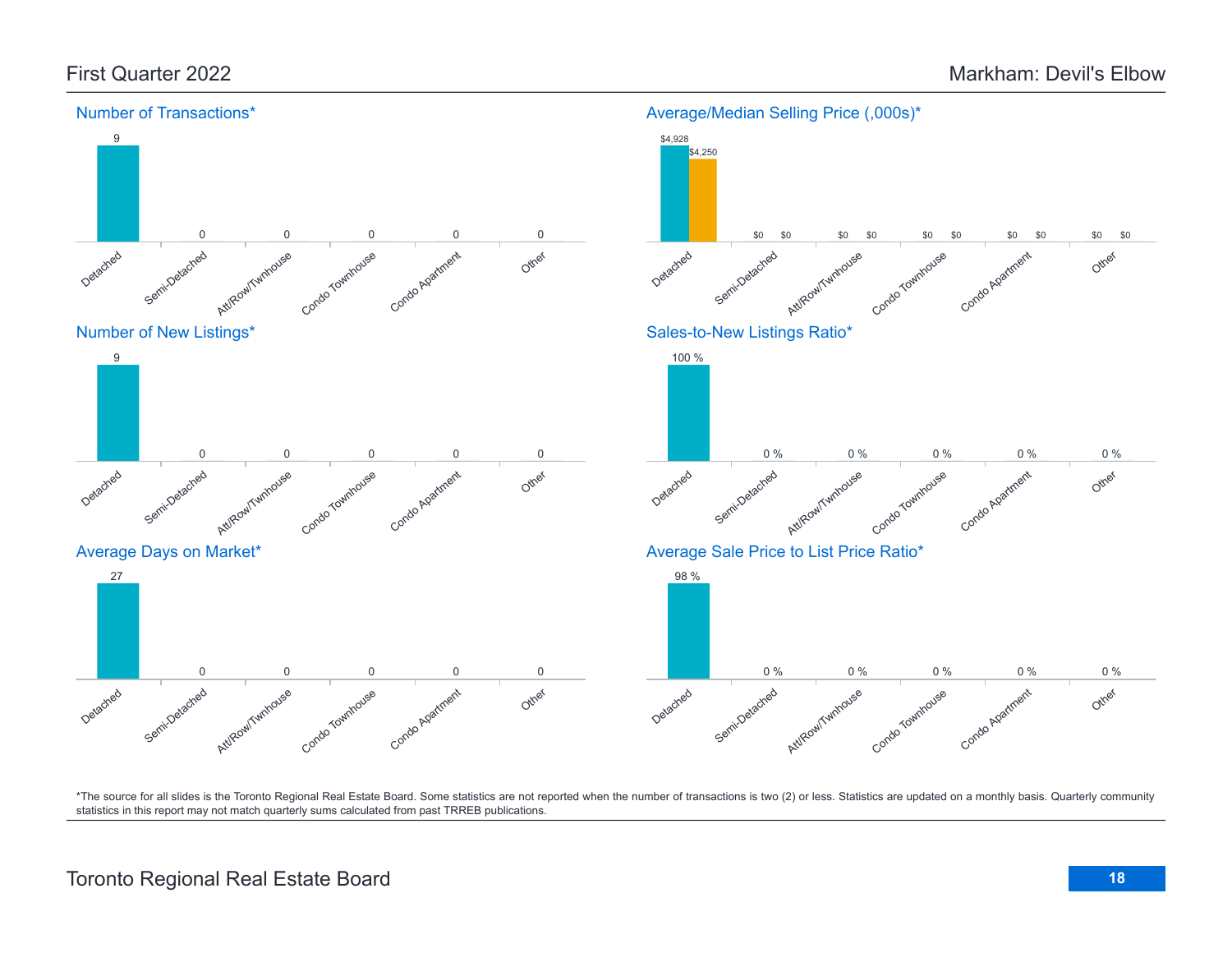Other

Other

Other

0 %

0 %

\$0

\$0



\*The source for all slides is the Toronto Regional Real Estate Board. Some statistics are not reported when the number of transactions is two (2) or less. Statistics are updated on a monthly basis. Quarterly community statistics in this report may not match quarterly sums calculated from past TRREB publications.

# Toronto Regional Real Estate Board **19**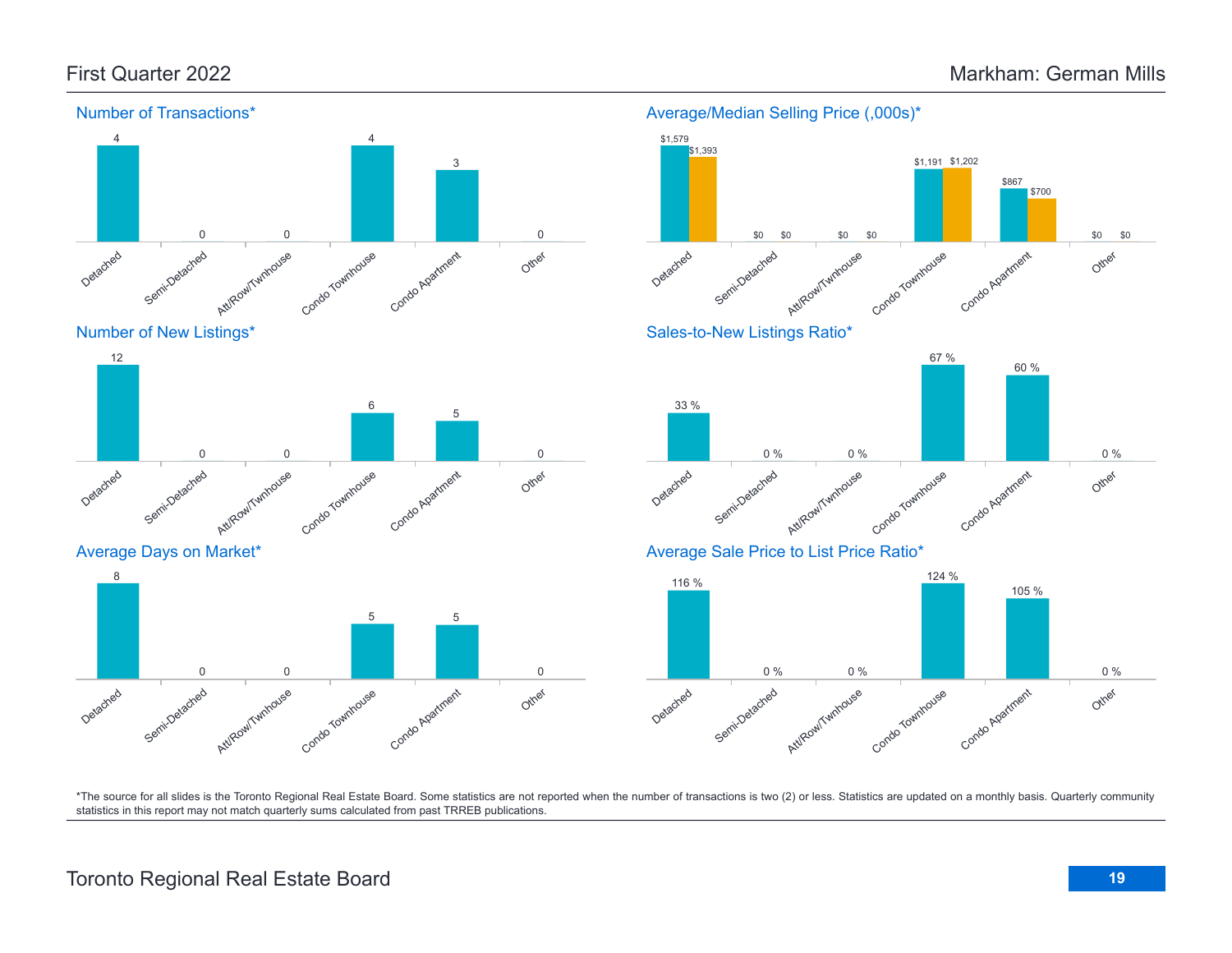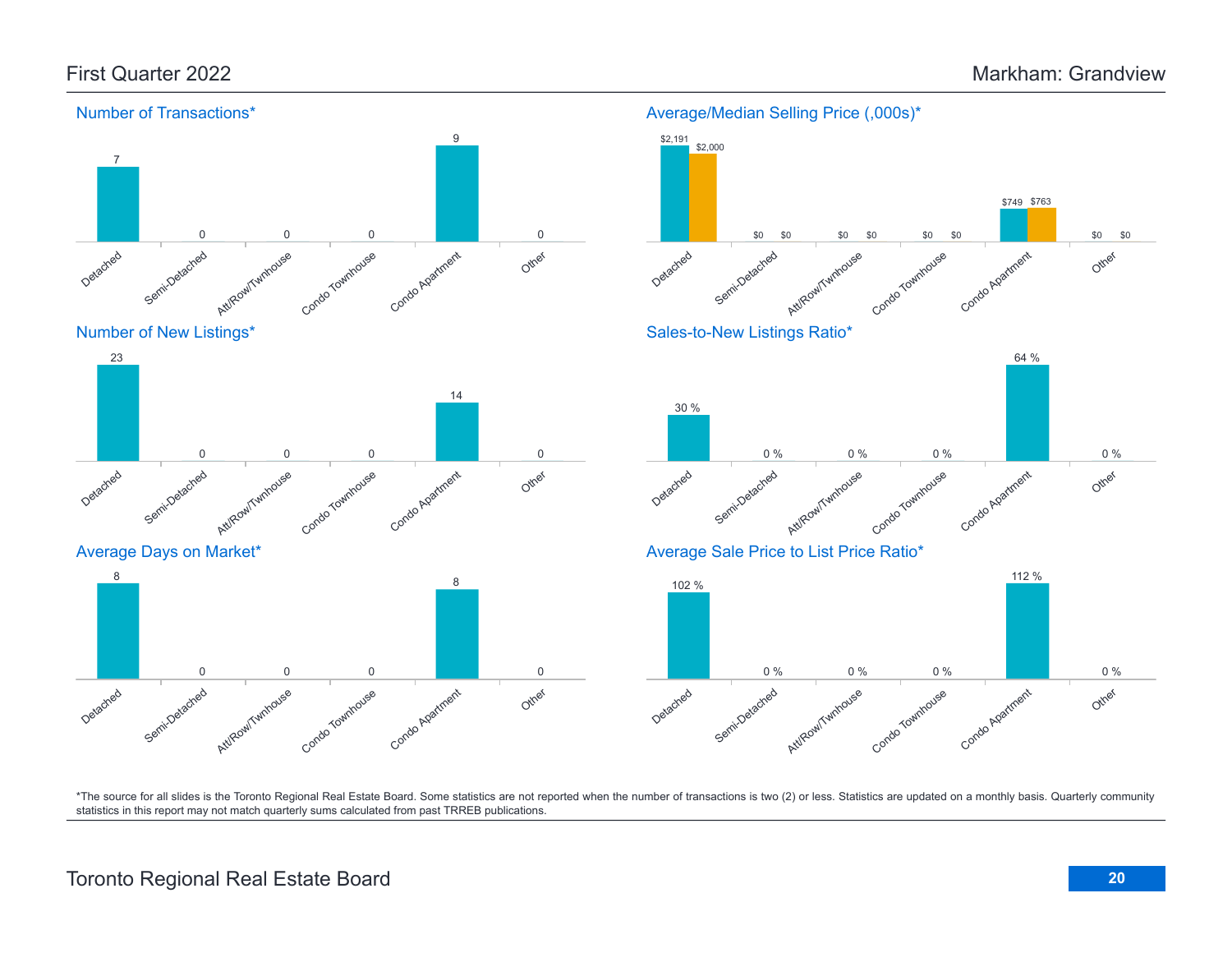



#### Average Days on Market\*



#### Average/Median Selling Price (,000s)\*





#### Average Sale Price to List Price Ratio\*

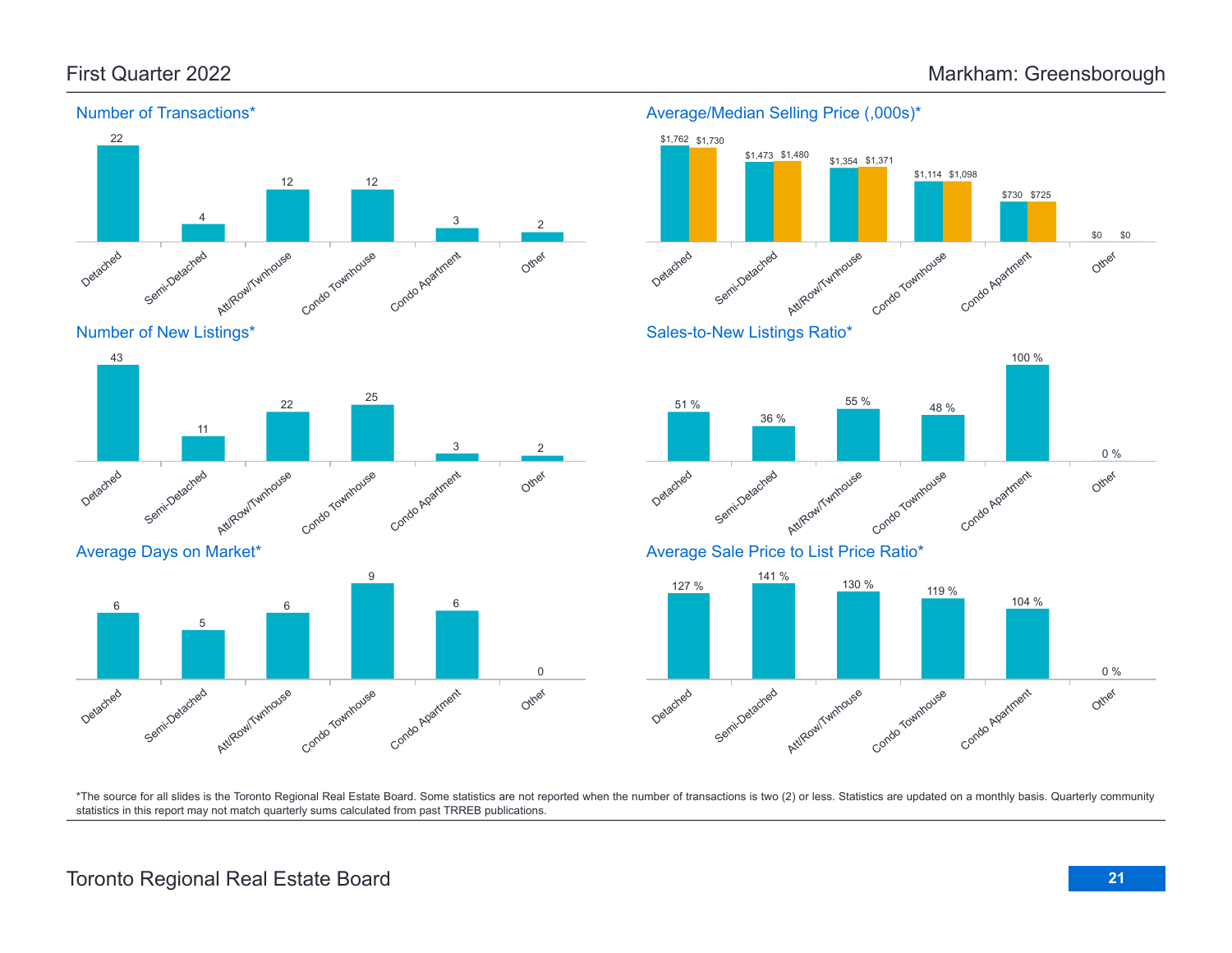#### Number of Transactions\*

Average/Median Selling Price (,000s)\*

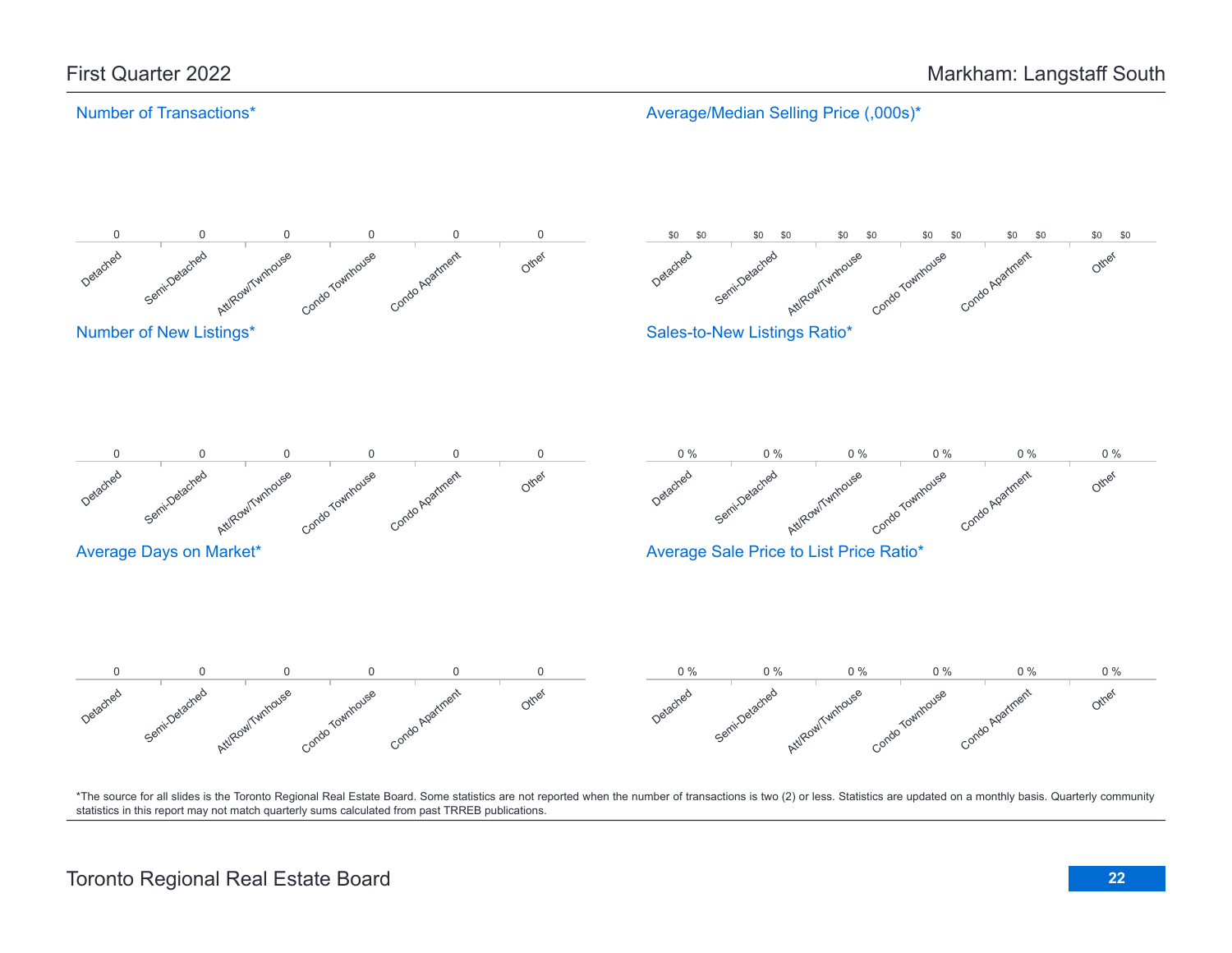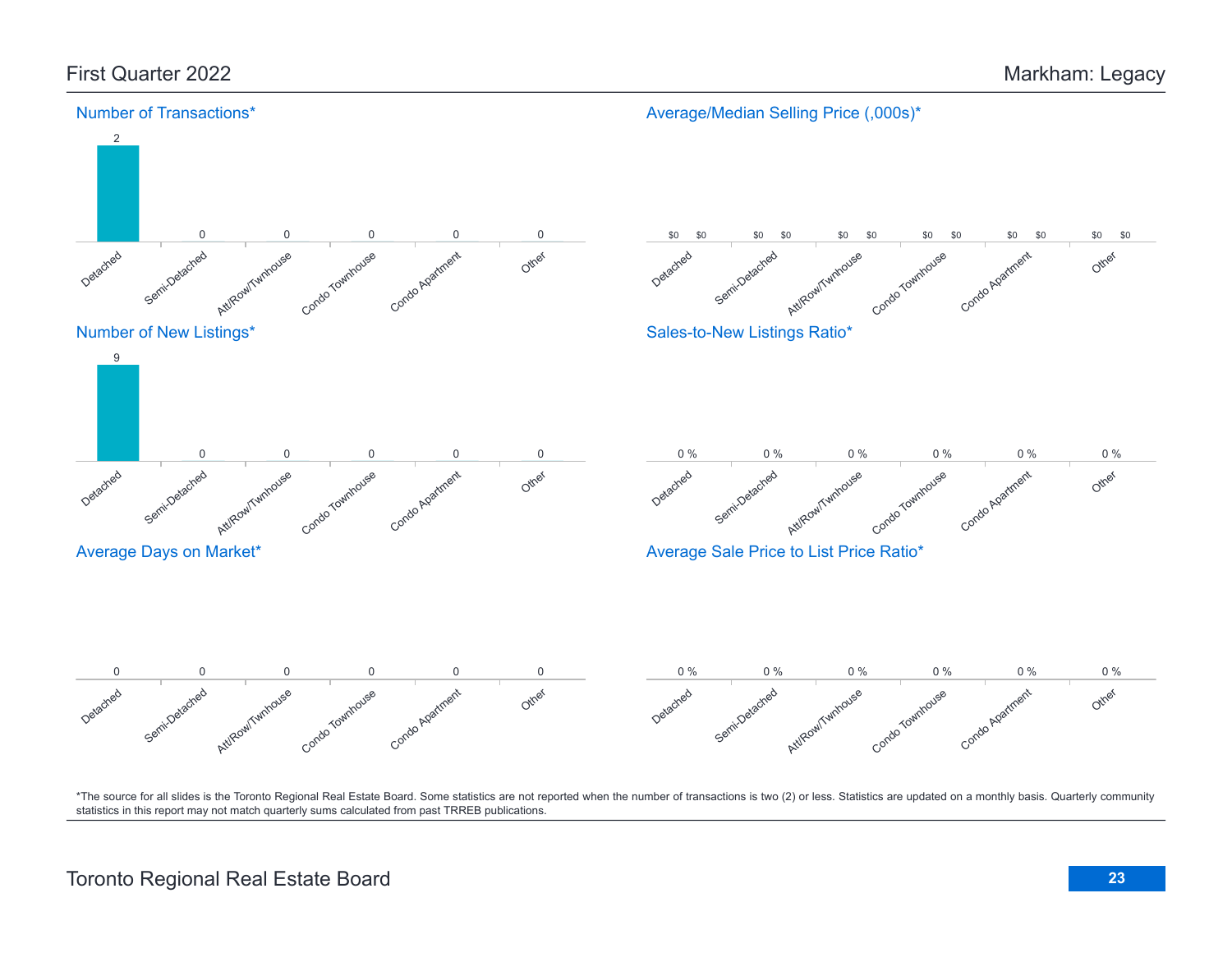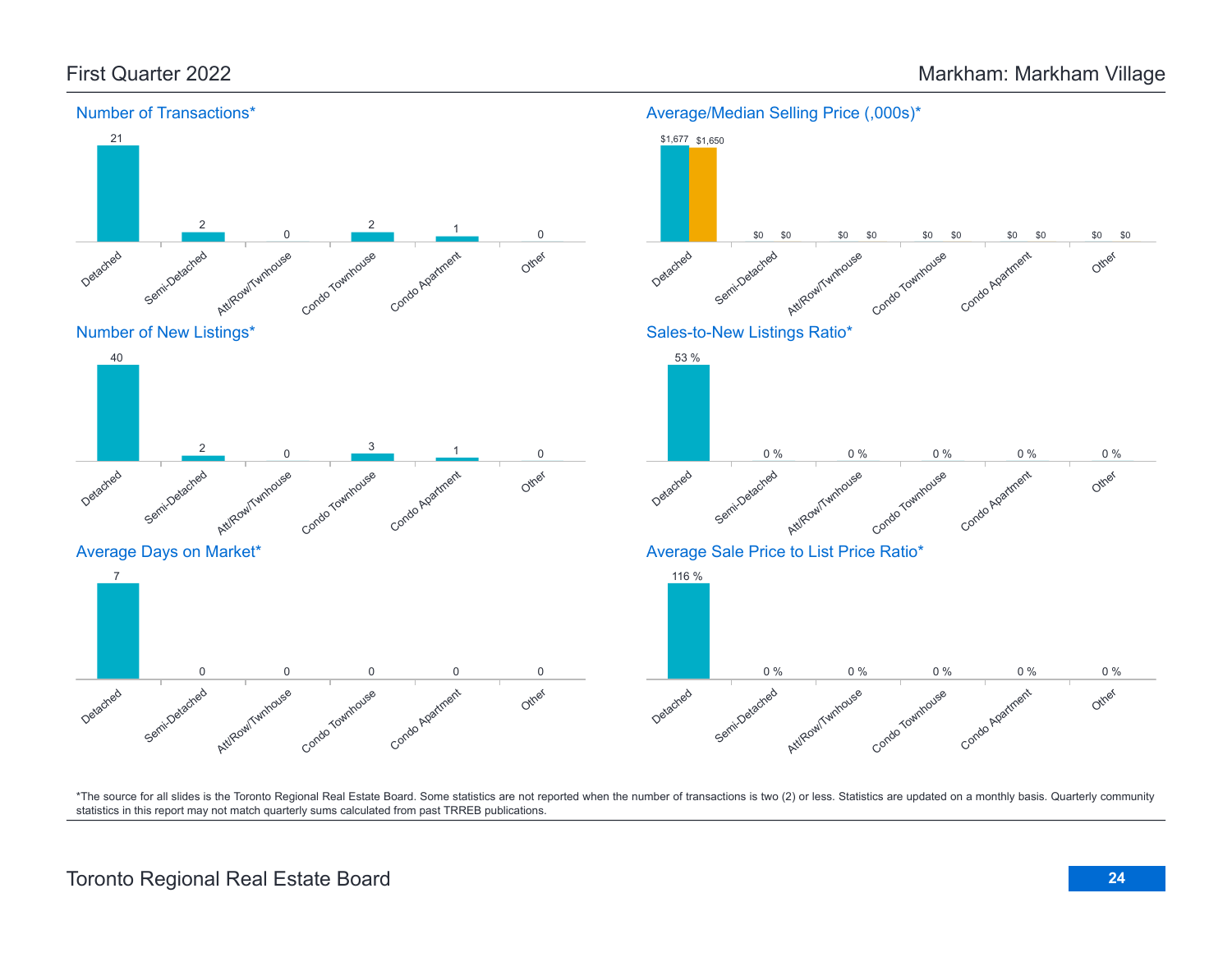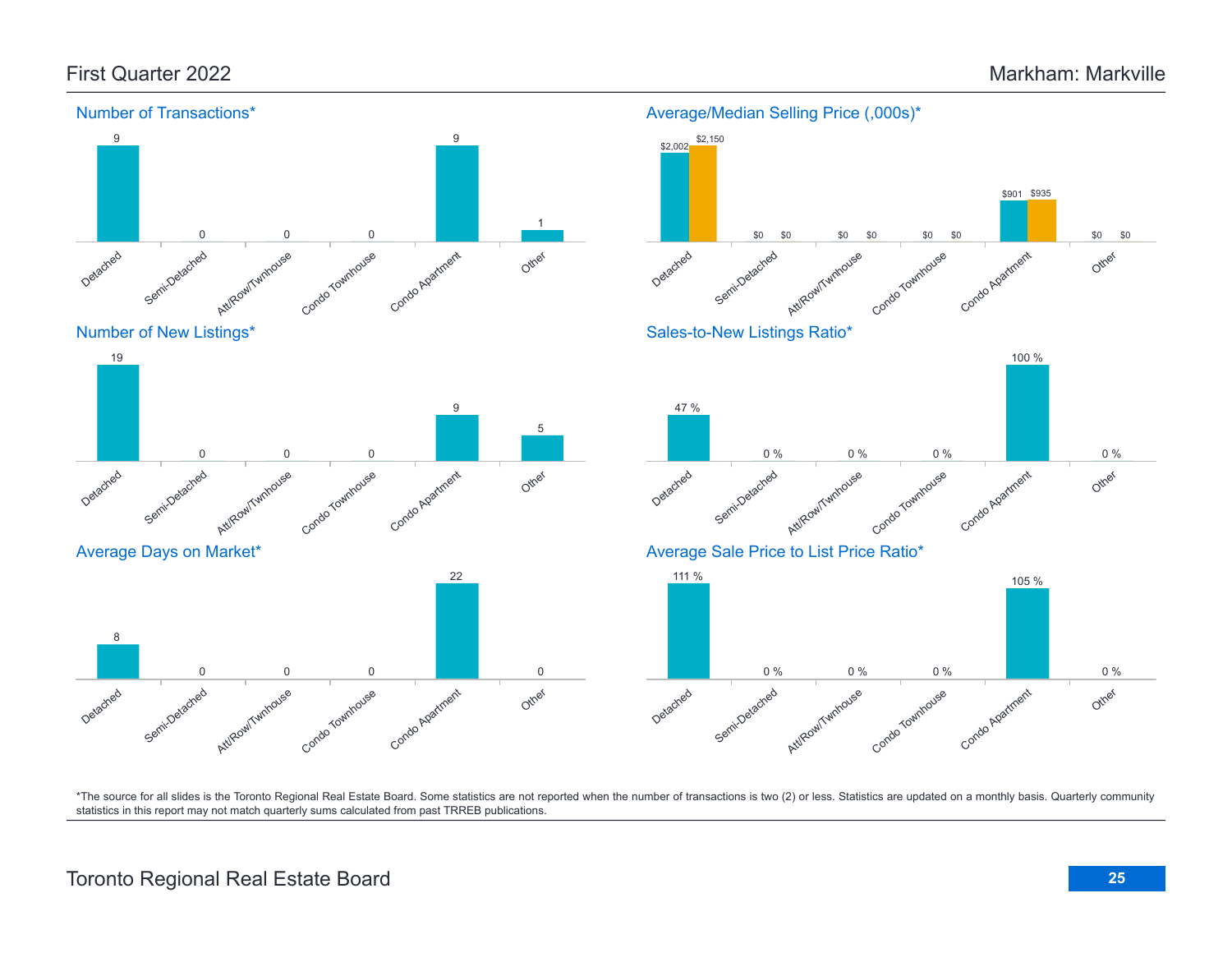Detached

Semi-Detached



Townhouse

Condo Apartment

Other

#### Average/Median Selling Price (,000s)\*



### Average Days on Market\* Detached Semi-Detached Att/Row/Twnhouse Condo Townhouse Condo Apartment Other 8 0 0 0 4 5

Attlieaw/Twnhouse

 $\frac{1}{2}$  0

### Average Sale Price to List Price Ratio\*

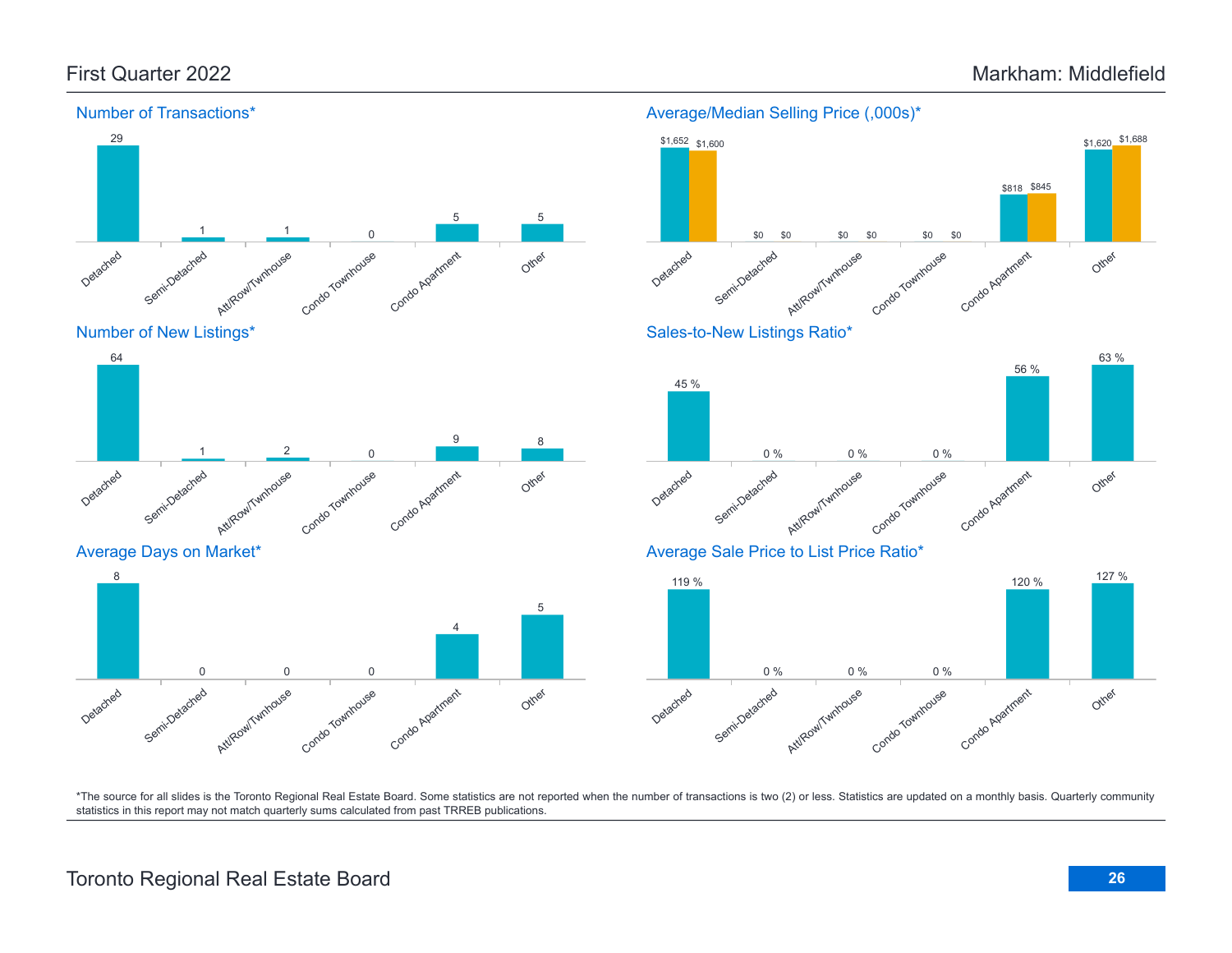

Number of New Listings\*



Average Days on Market\*



#### Detached Semi-Detached Att/Row/Twnhouse Condo Townhouse Condo Apartment Other \$1,832 \$1,700 \$0 \$0 \$0 \$0 \$1,059 \$1,060 \$728 \$736 \$1,520 \$1,470 Sales-to-New Listings Ratio\* 73 %





Average/Median Selling Price (,000s)\*

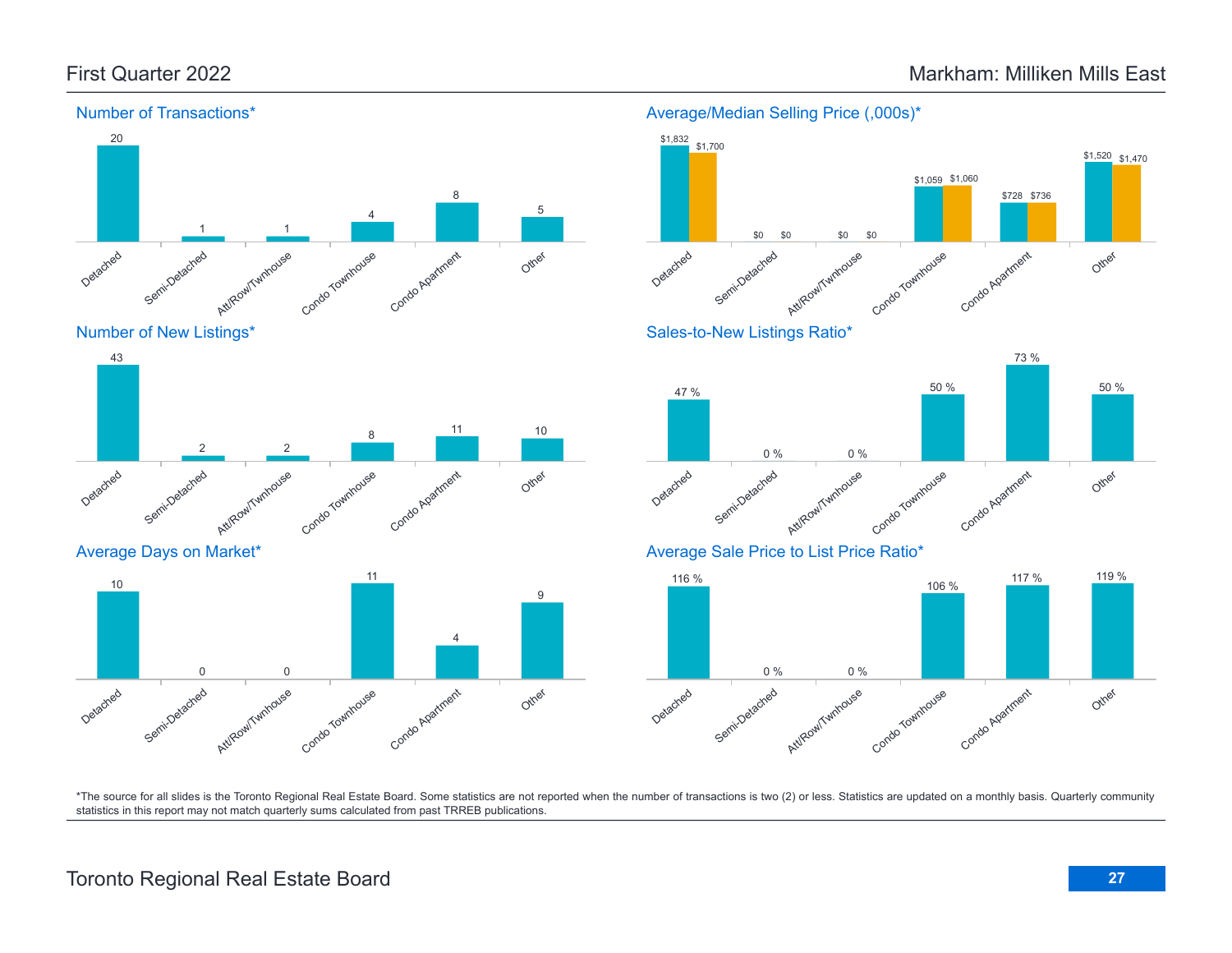

Average/Median Selling Price (,000s)\*

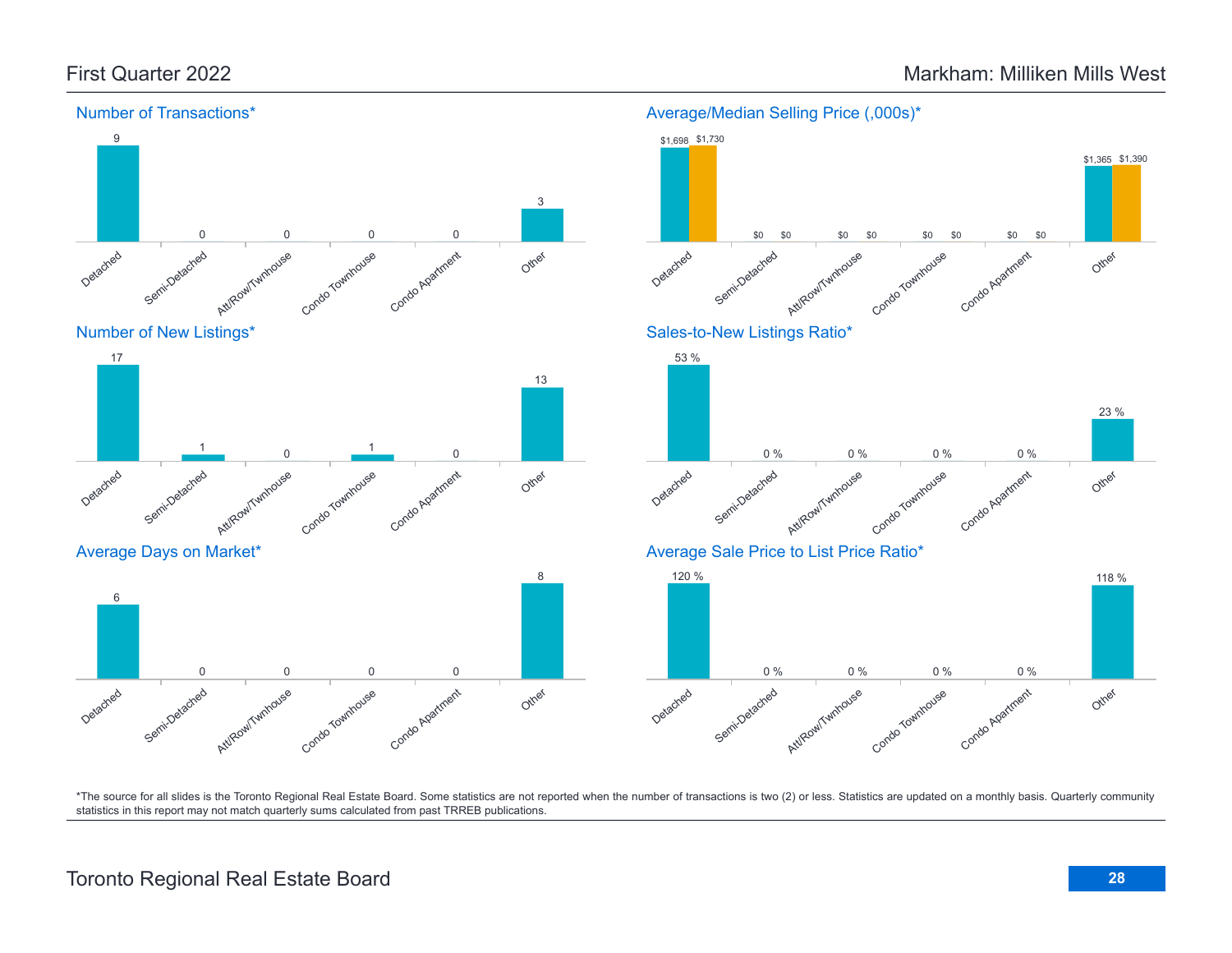

Number of New Listings\*



Average Days on Market\*





Average/Median Selling Price (,000s)\*

\$1,725

\$2,239 \$2,100



\*The source for all slides is the Toronto Regional Real Estate Board. Some statistics are not reported when the number of transactions is two (2) or less. Statistics are updated on a monthly basis. Quarterly community statistics in this report may not match quarterly sums calculated from past TRREB publications.

# Toronto Regional Real Estate Board **29**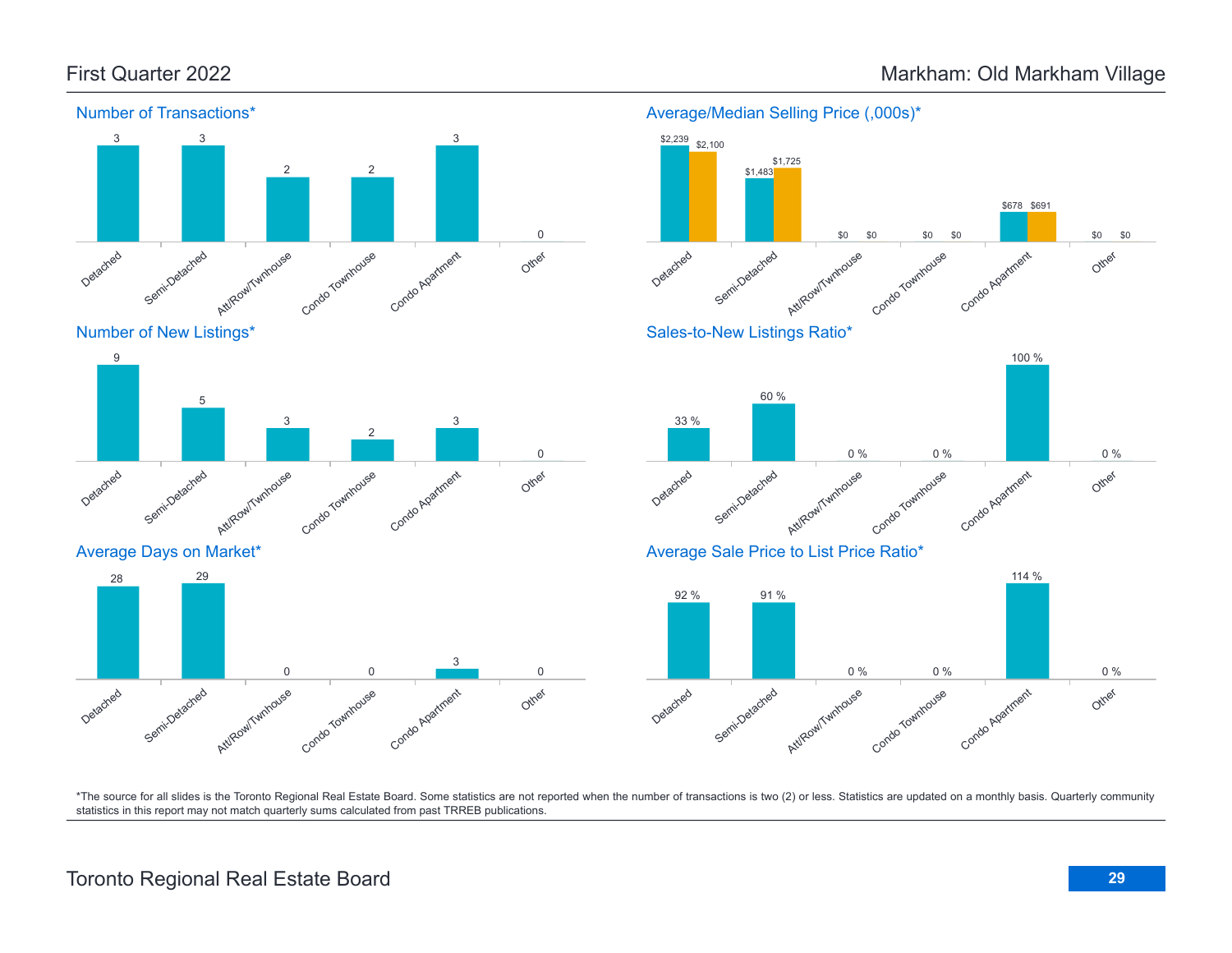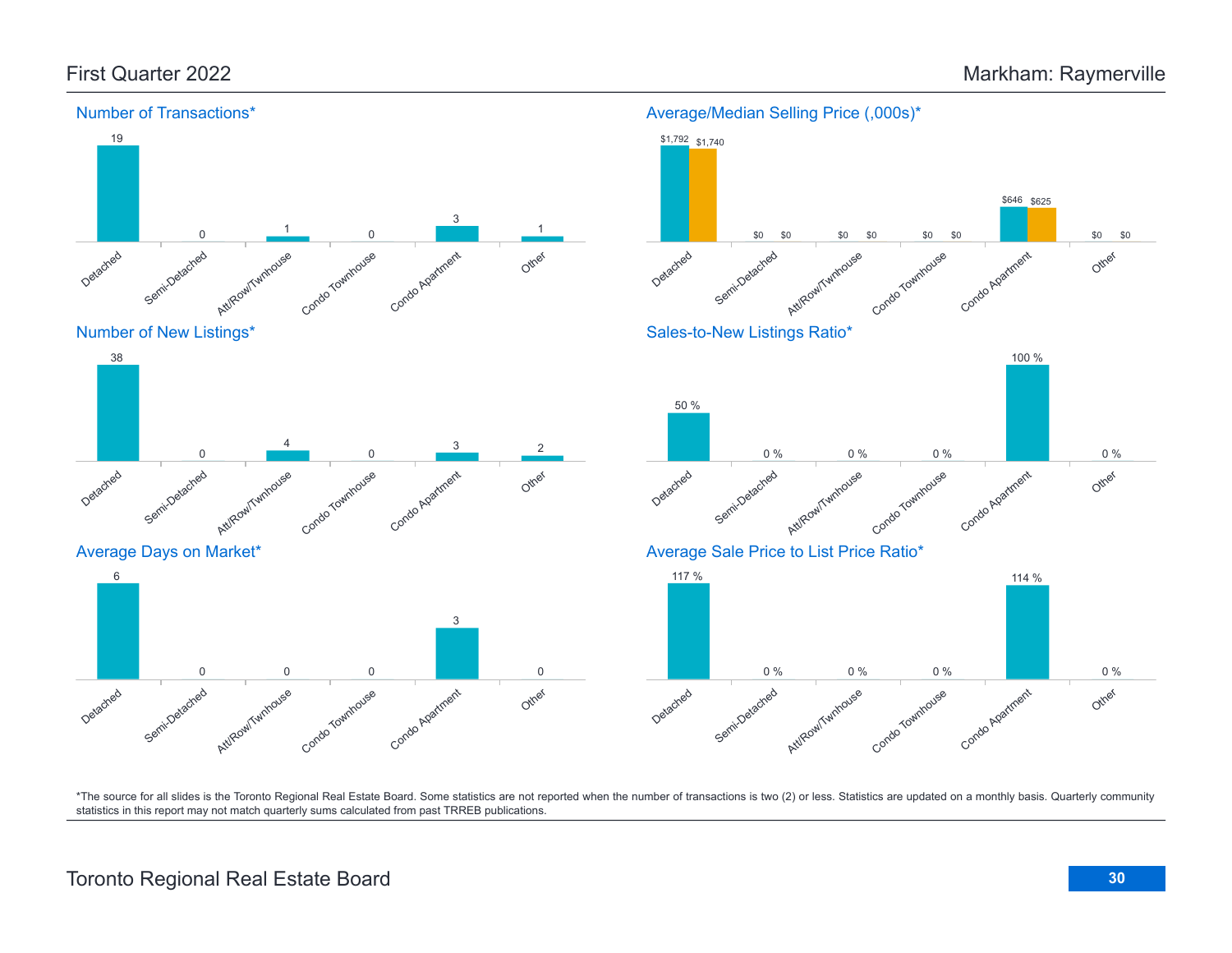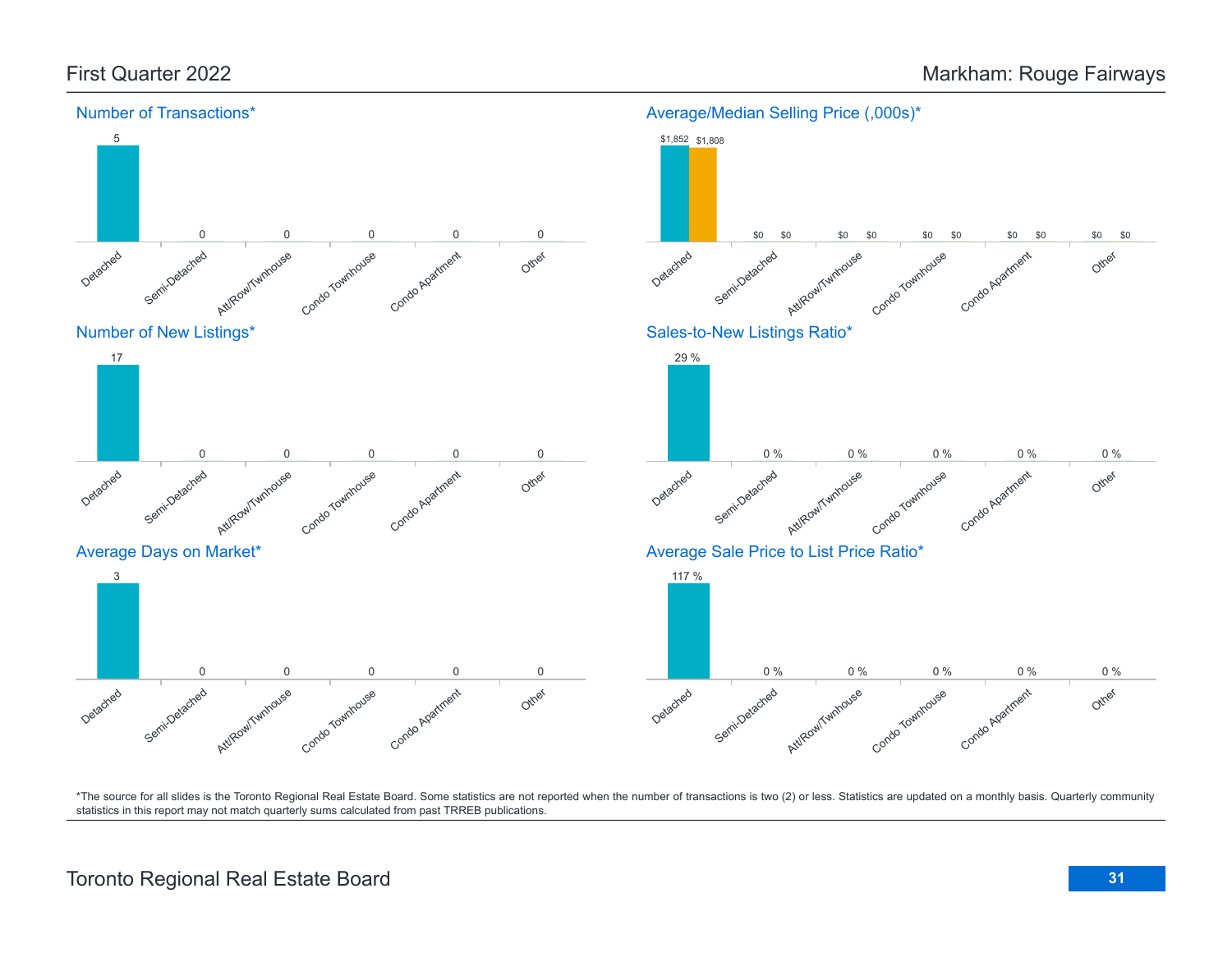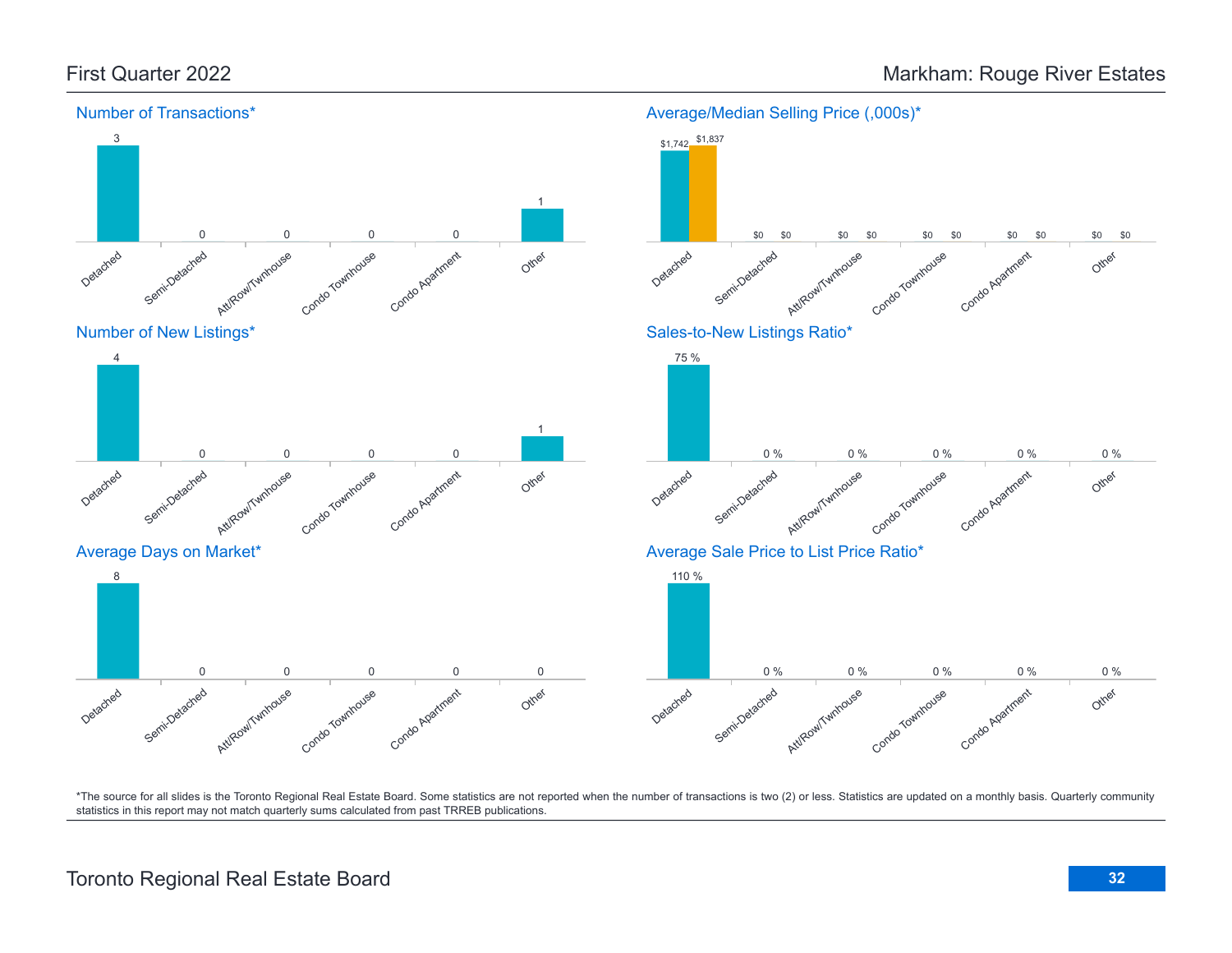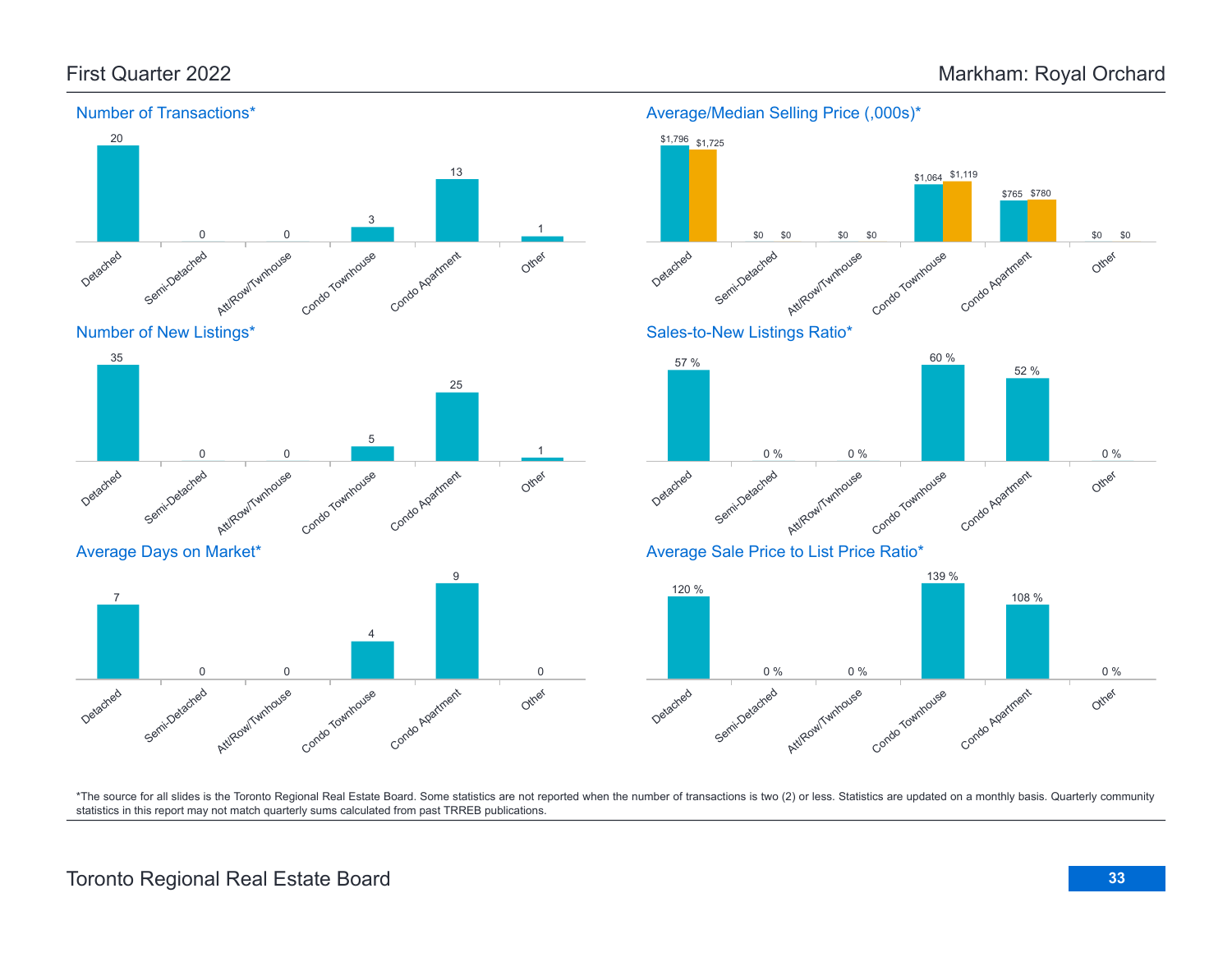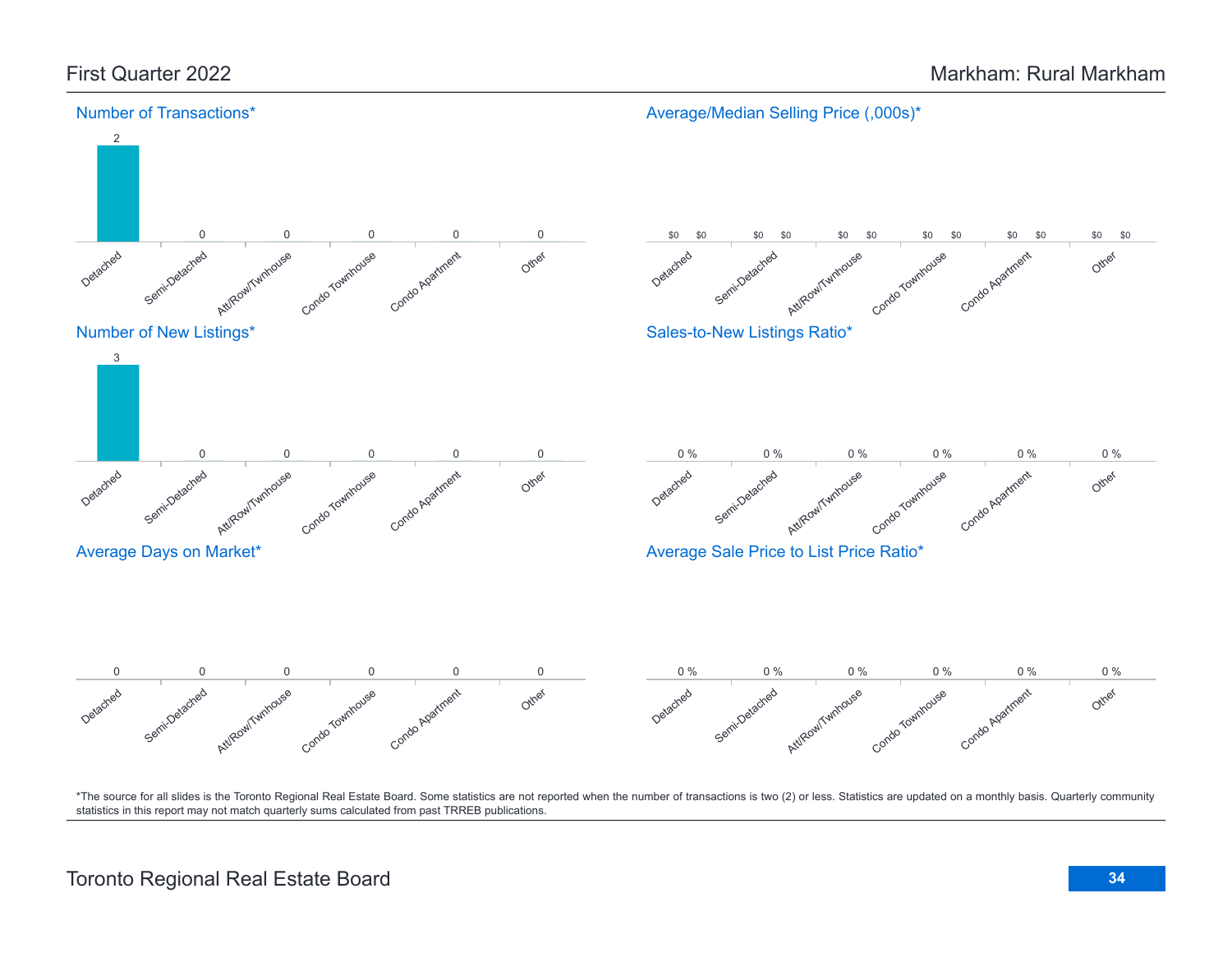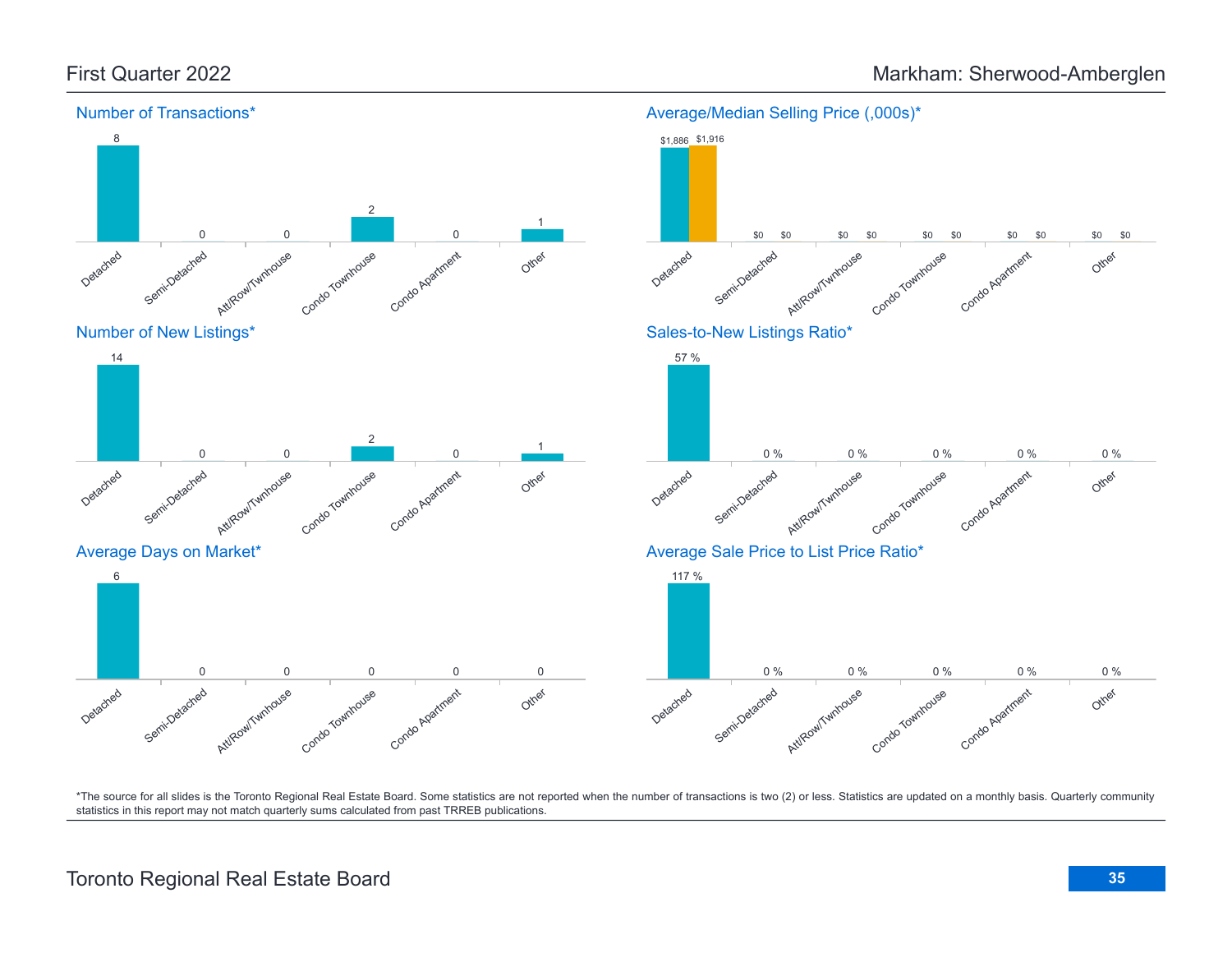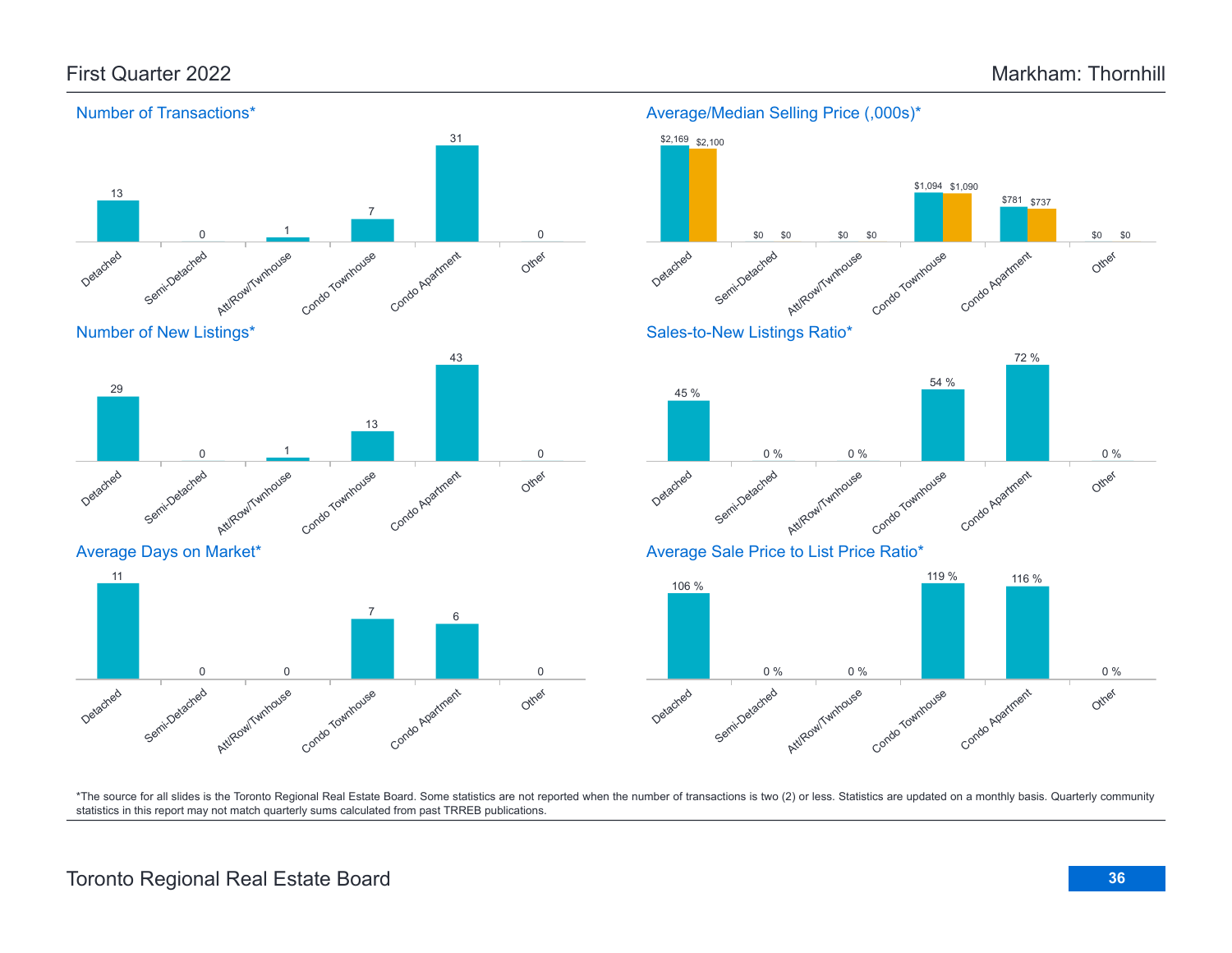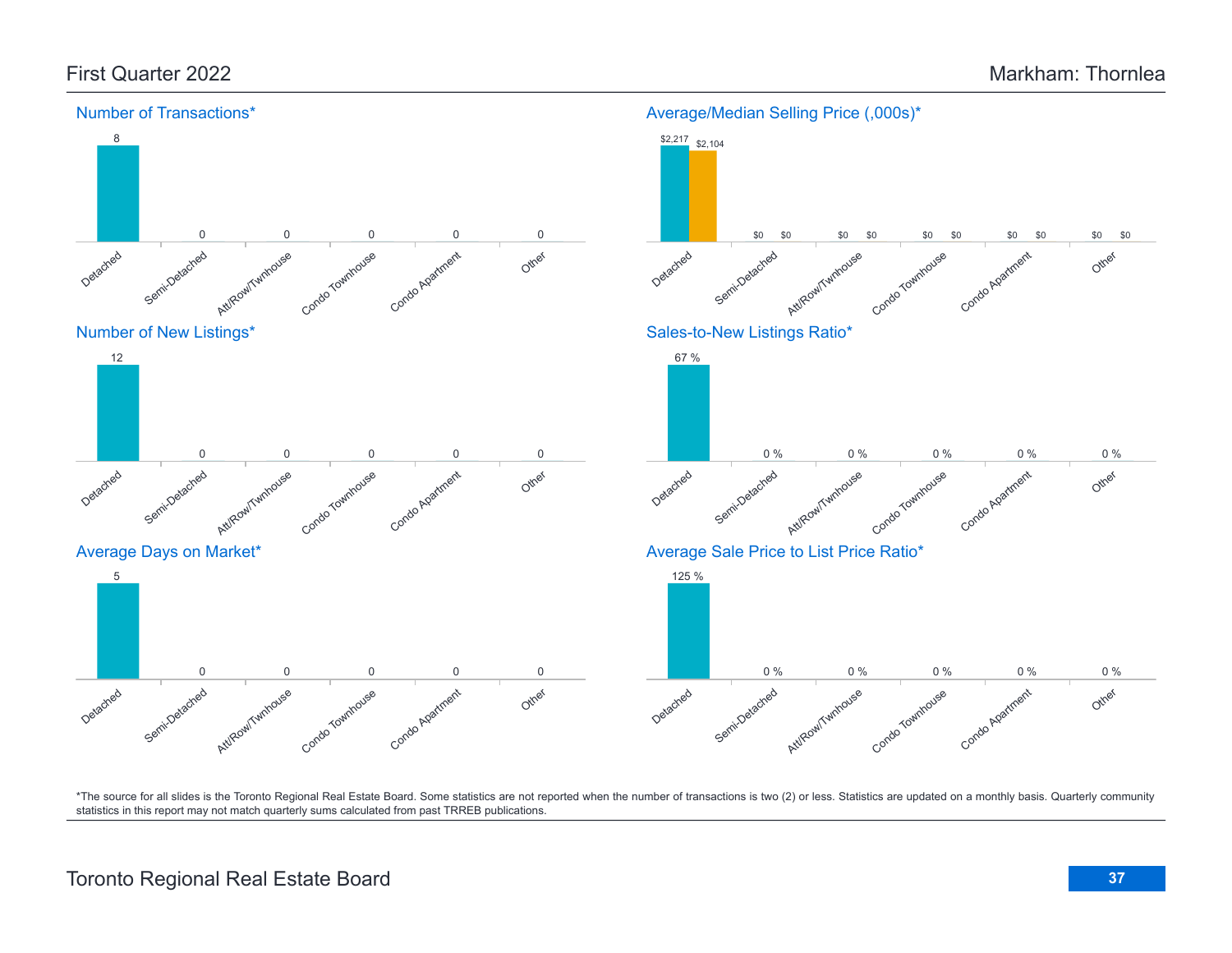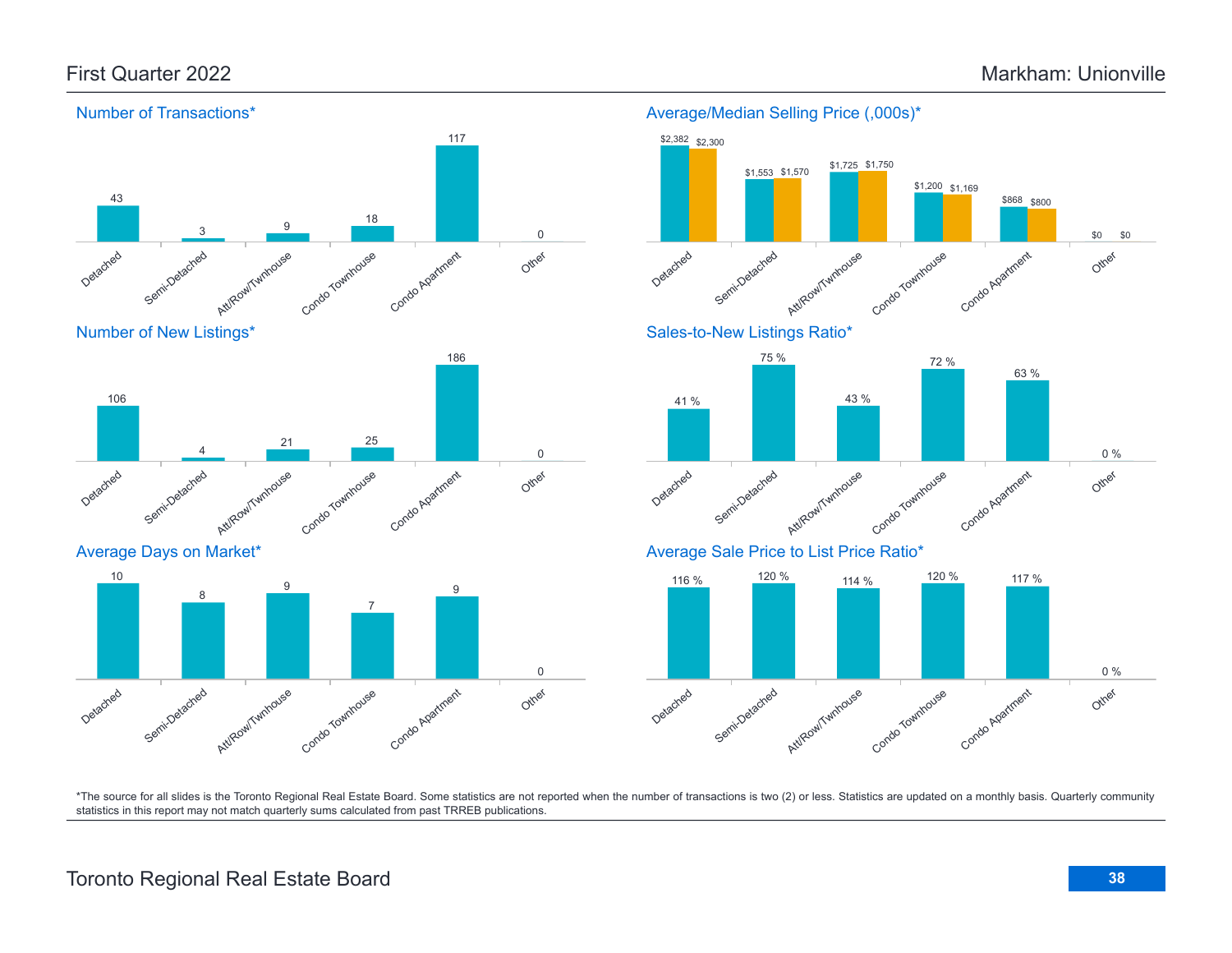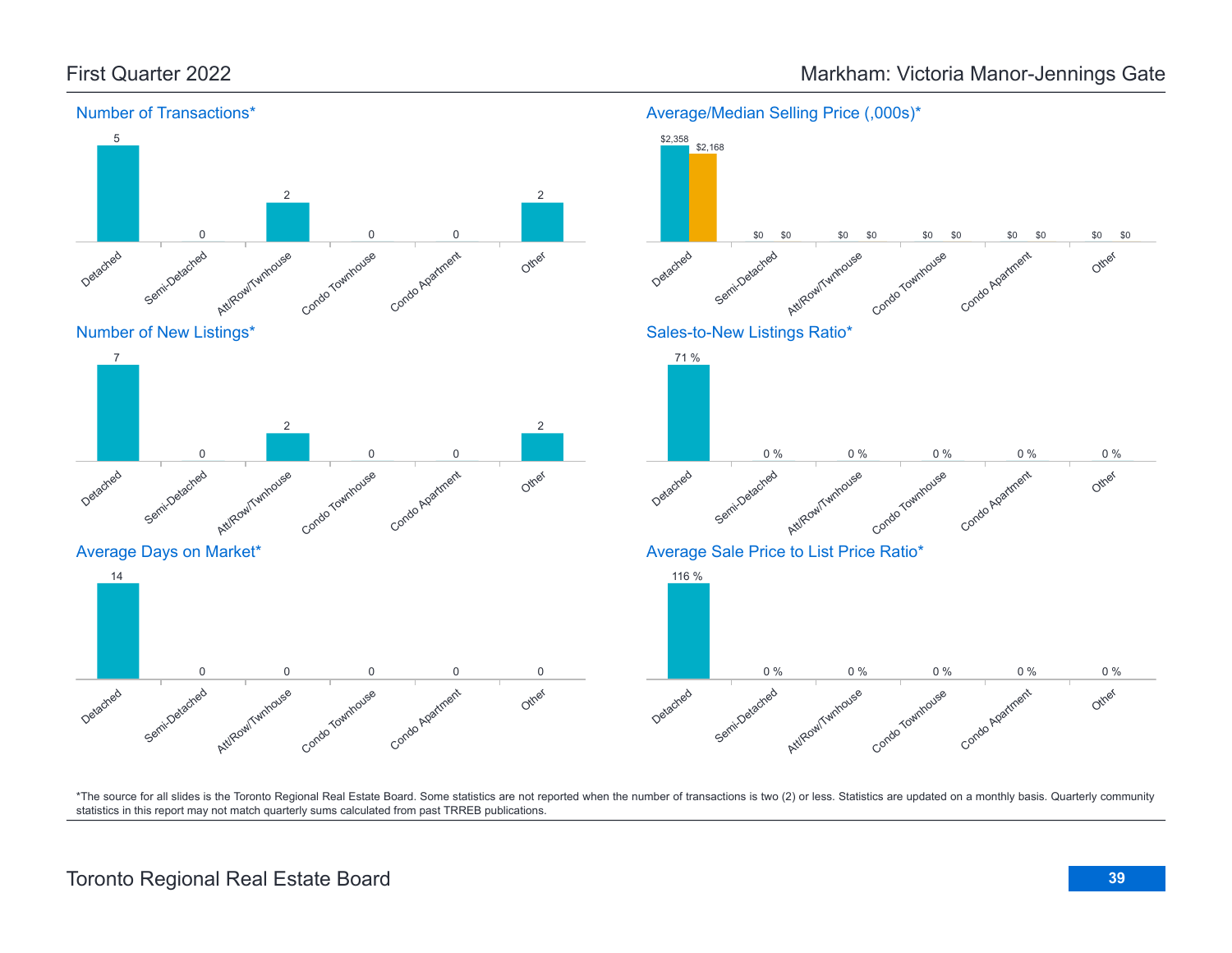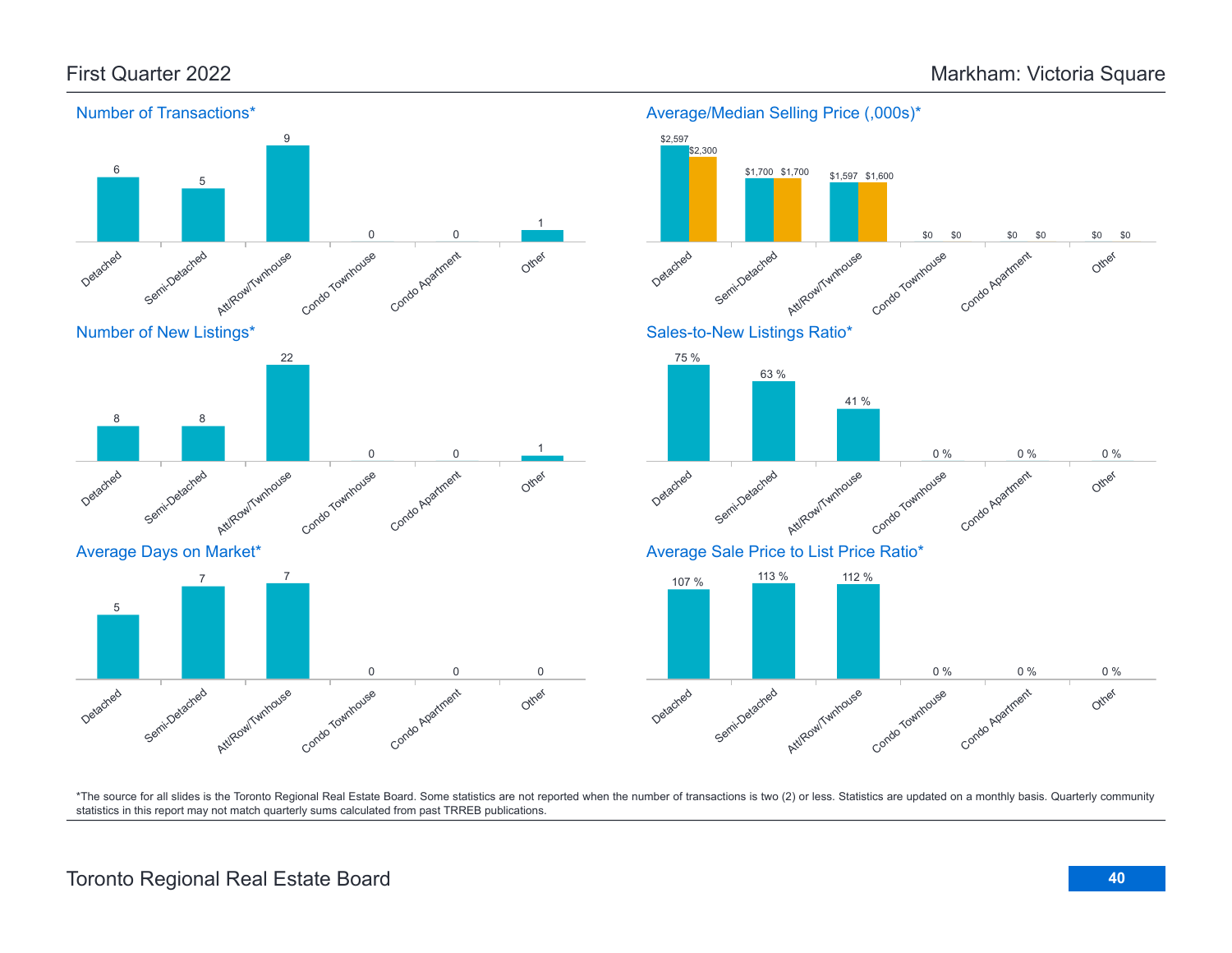Average Days on Market\*

Semi-Detached

Detached

14



## First Quarter 2022 **Markham: Village Green-South Unionville**





\*The source for all slides is the Toronto Regional Real Estate Board. Some statistics are not reported when the number of transactions is two (2) or less. Statistics are updated on a monthly basis. Quarterly community statistics in this report may not match quarterly sums calculated from past TRREB publications.

Other

Att/Row/Twnhouse

7 7

Condo Townhouse

Condo Apartment

0 0 0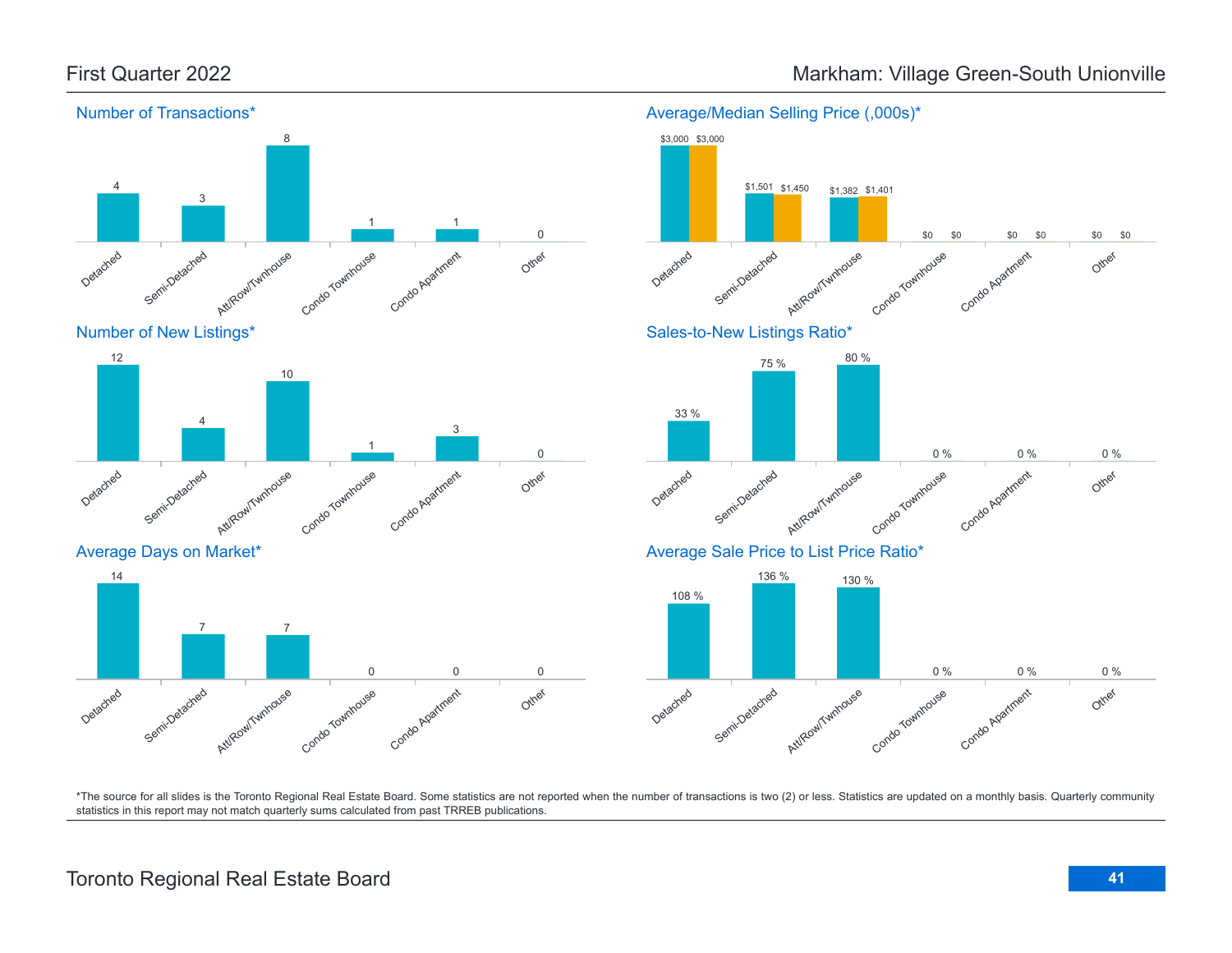